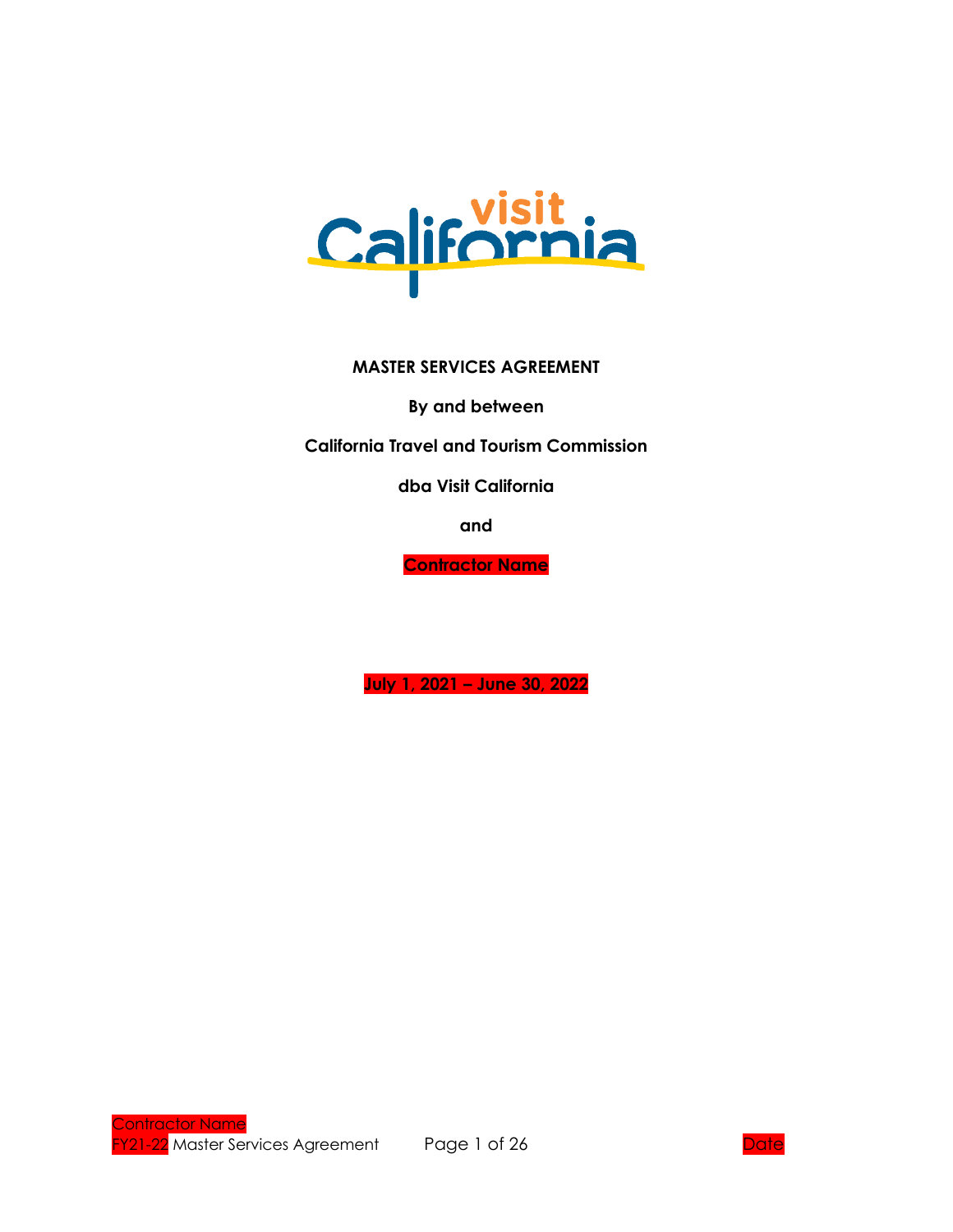### **MASTER SERVICES AGREEMENT**

THIS Master Services Agreement (the "**Agreement**") is by and between the California Travel and Tourism Commission dba Visit California ("**Visit California"**), a California Nonprofit Mutual Benefit Corporation, and Contractor Name, an independent contractor ("**Contracto**r").

### **SECTION 1. AGREEMENT TO PERFORM SERVICES.**

- A. Contractor agrees to provide certain services (the "**Services**") to Visit California for specific projects that are mutually agreed upon from time to time (the "**Projects**" or, individually, a "**Project**") between Visit California and Contractor. Each Project will be set forth on a separate "**Work Statement**" substantially in the form attached hereto as **Exhibit 1**. Each Work Statement shall, as applicable, contain:
	- 1. a description of the Project and the Services to be performed by Contractor;
	- 2. the tasks to be completed by Visit California and any third parties;
	- 3. a description of the deliverables to be produced by Contractor;
	- 4. the schedule for completion of each deliverable or stage of a Project;
	- 5. the fees to be paid to Contractor for such Services and a payment schedule; and
	- 6. such additional information as Visit California and Contractor (collectively hereinafter the **"Parties"**) may wish to include.
- B. Each Work Statement, when executed by an authorized representative of both Parties, shall constitute a separate agreement and, except for provisions herein that such Work Statement expressly excludes or modifies, the Work Statement shall incorporate therein all of the terms and conditions of this Agreement. Each Executed Work Statement shall be attached as **Exhibit 1** to this Agreement when executed by both Parties. In the event of any conflict between the terms and conditions of this Agreement and the terms and conditions of any Work Statement, the terms and conditions of such Work Statement shall govern with regard to the Specific Project or Services that are the subject of the Work Statement.
- C. During the course of Contractor's performance of any Project, Contractor or Visit California may request changes in the Services. Contractor shall incorporate any such changes provided that both Parties execute an addendum to the Work Statement setting forth the amended scope of work, program specifications, delivery dates and the impact on the compensation to be paid to Contractor. If the Parties are unable to agree on a change order setting forth the specified information, then the Parties shall complete the Project according to the original Work Statement. NO ALTERATIONS OR CHANGES SHALL BE AUTHORIZED WITHOUT THE WRITTEN APPROVAL OF VISIT CALIFORNIA IN ITS SOLE DISCRETION. If Contractor

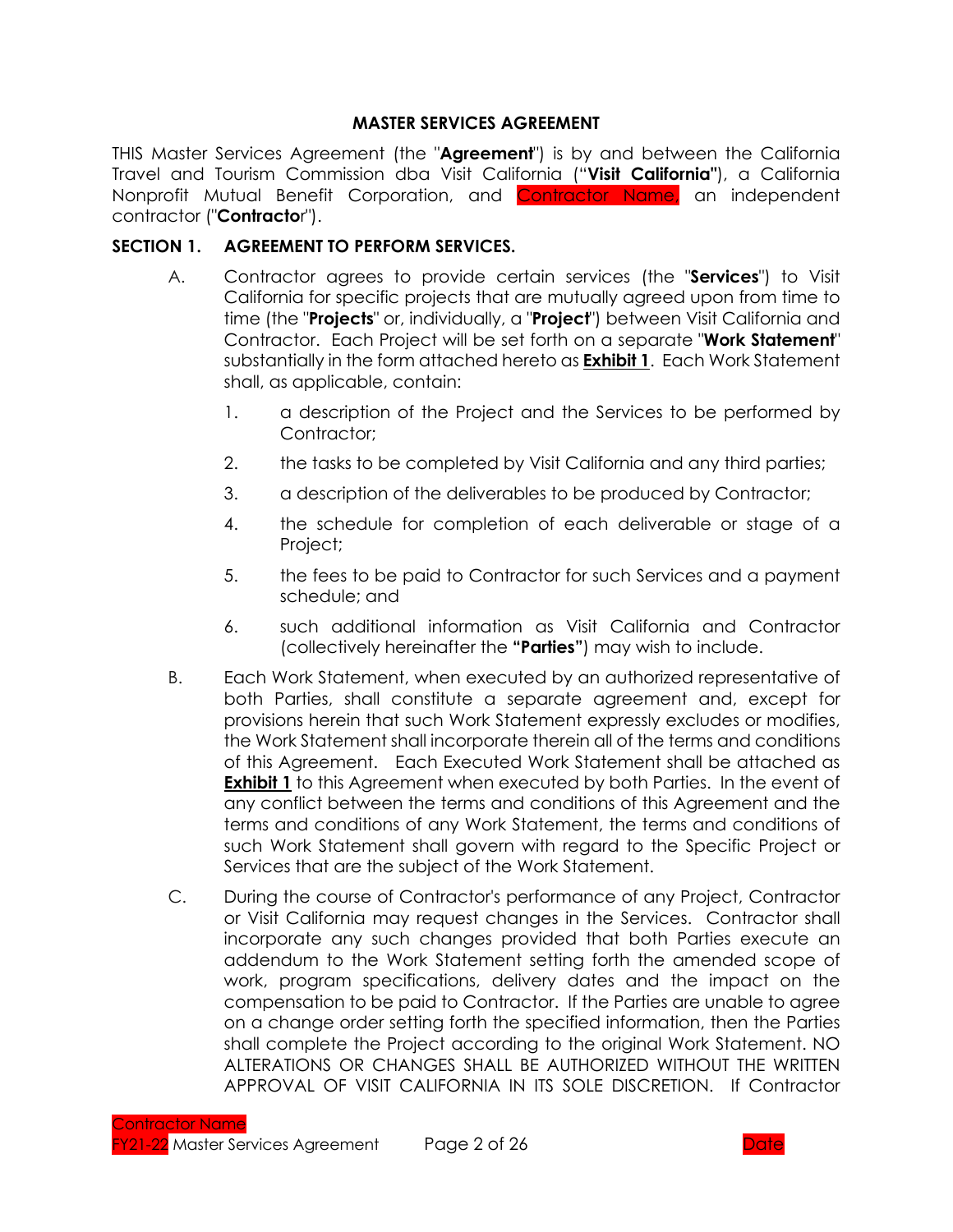makes any changes in the Services described on any Work Statement or performs any work or services not described in a Work Statement, without written authorization from Visit California, Contractor will not be paid for the changed or additional work or services.

### **SECTION 2. COMMENCEMENT AND EXPIRATION DATES**

- A. The term of this Agreement shall be from July 1, 2021 through June 30, 2022**.**
- B. Visit California reserves the right to cancel this Agreement prior to the expiration date pursuant to Section 8**.**

### **SECTION 3. CONTRACT AMOUNT**

- A. Visit California will pay Contractor the fees, according to the project budget ("**Project Budget**"), set forth in the applicable Work Statement for the performance of the Services described therein. If invoicing and payment are tied to milestone payments, a payment schedule shall be included in the Work Statement. Unless otherwise provided in the Work Statement, the Contractor agrees to perform the Services required under any Work Statement for a total amount not to exceed the amount set forth on the Project Budget set forth in the Work Statement.
- B. The amount to be paid to the Contractor under each Project Budget shall be compensation for all the Contractor's costs and expenses pursuant to the applicable Work Statement, including, but not limited to, labor, employee fringe benefits, operating expenses, overhead, employer taxes and insurance, subcontracting services, out-of-pocket expenses for travel and subsistence, and taxes due on equipment.
- C. Notwithstanding the foregoing, if the payment of out-of-pocket or other expenses is authorized by a Work Statement, the Project Budget shall additionally include the amount of all authorized out-of-pocket and other expenses.
- D. Contractor is not authorized to enter into any contracts in the name of, or on behalf of, or otherwise bind Visit California, including subcontracts with vendors providing services in connection with Services under any Work Statement. Any contract entered into by Contractor is on its own account for purposes of fulfilling its obligations under this Agreement. Contractor shall be solely responsible for all payment and other obligations under any such contracts. Only contracts, agreements and amendments executed by the President of Visit California, or such other person as the President designates in writing, have the authority to bind Visit California.

## **SECTION 4. PAYMENT AND EXPENDITURE PROVISIONS**

A. The Contractor shall submit, in arrears, not more than once a month, an invoice to Visit California for costs incurred pursuant to each Work Statement. All invoices must be submitted within ninety (90) days of the work incurred, with supporting documentation evidencing the costs incurred and in sufficient detail to specifically identify all expense components set forth on the applicable Project Budget. Invoices submitted

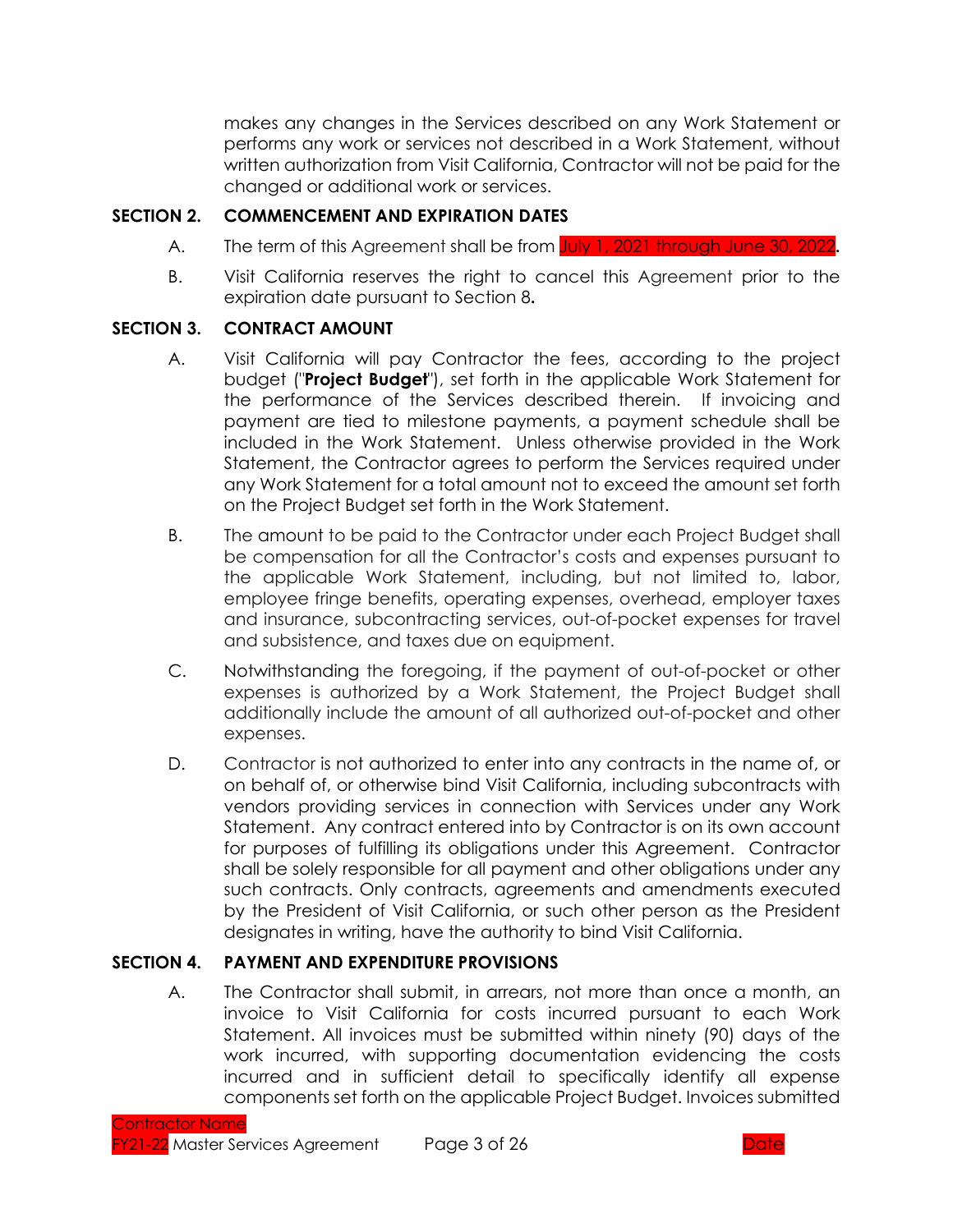later than ninety (90) days after the work is incurred will not be paid. Invoices submitted without appropriate documentation will be rejected and will not be processed. Invoices shall be submitted for each Work Statement only for work authorized pursuant to such Work Statement, shall be consistent with the applicable Project Budget, and shall be subject to the applicable Project Budget limitation as described in Section 3 above.

- B. Each invoice shall be submitted to Visit California, Attn: **Accounts Payable**, via email to accountspayable@visitcalifornia.com. The Program Manager should also be sent a copy of the invoice. Submitting an invoice only to the Program Manager may result in non-payment or delayed payment.
- C. Visit California shall make payment as promptly as fiscal procedures permit, upon receipt of the invoice, subject to approval of the Contract Manager, and contingent upon satisfactory completion of the terms of the applicable Work Statement.
- D. Visit California shall only pay out-of-pocket and other expenses if authorized pursuant to a Work Statement and the applicable Project Budget. All outof-pocket travel expenses shall adhere to the CTTC Travel Allowances and Reimbursement Policy incorporated and attached hereto by this reference. Visit California reserves the right to revise the Travel and Allowances Reimbursement Policy at any time. All invoices for expense reimbursement must be submitted with supporting documentation evidencing the costs incurred and in sufficient detail to allow Visit California to verify the validity of the expenses. In no event shall the Contractor request reimbursement from Visit California for obligations entered into or for costs incurred prior to the commencement date, or after the expiration or cancellation of this Agreement, as outlined in Section 8.
- E. Notwithstanding the foregoing, Visit California will make no payment under this Agreement until Visit California has received a signed copy of this Agreement and the applicable Work Statement from Contractor.

### **SECTION 5. RECORD ESTABLISHMENT, ACCESS AND RETENTION**

- A. The Contractor agrees that Visit California or its agent shall have the right to review, obtain, and copy all records pertaining to performance of all Services performed under this Agreement. The Contractor agrees to provide Visit California or its agent with any relevant information and reasonable access upon request. The Contractor further agrees to maintain such records for a period of three (3) years following final payment under this Agreement and further agrees to keep such records separate from those of other activities unrelated to this Agreement**.**
- B. Upon inspection, the Contractor shall promptly implement any corrective measures recommended by Visit California or its representatives regarding the requirements of this Section.

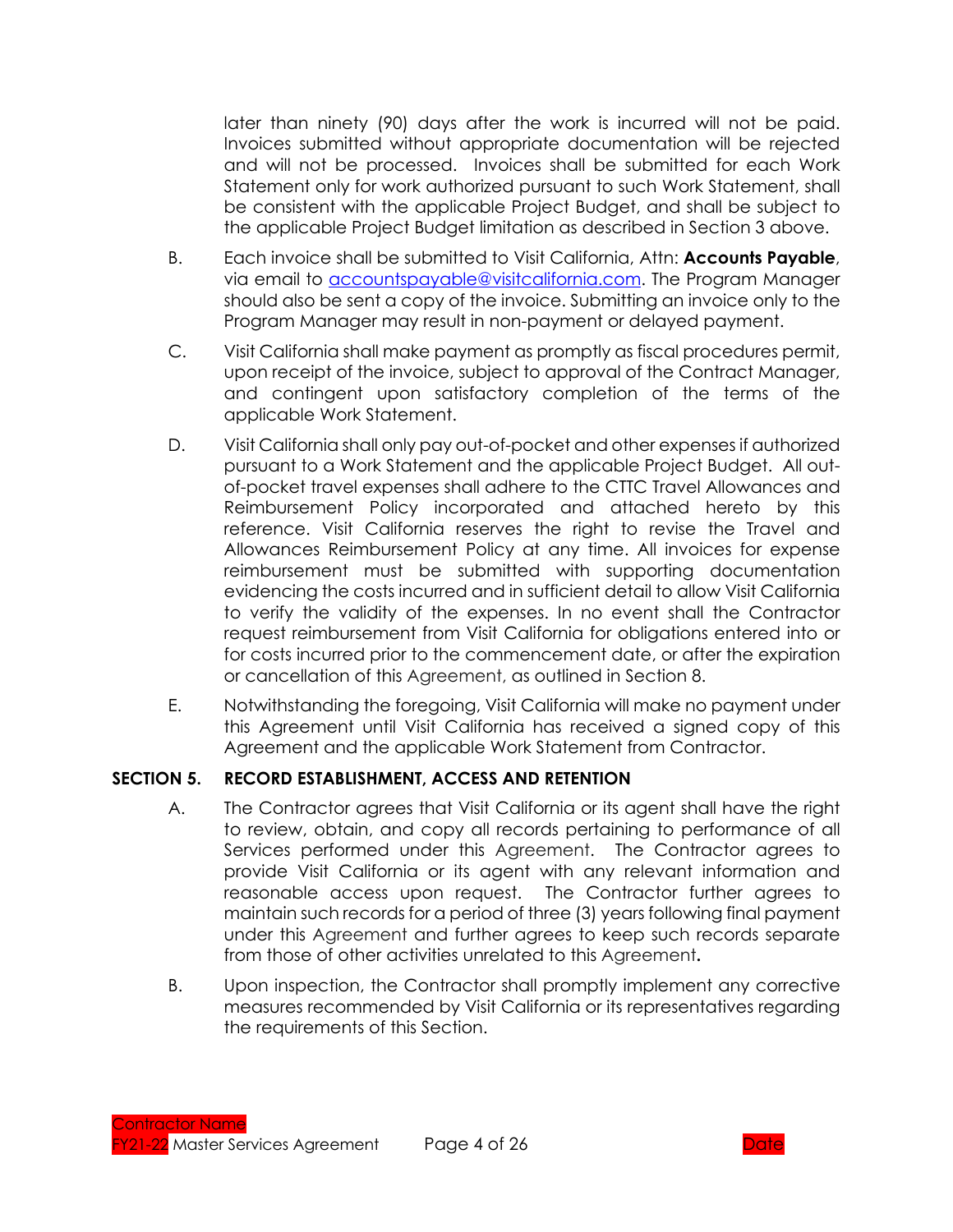### **SECTION 6. ACCOUNTING AND AUDITING REQUIREMENTS**

- A. The Contractor is required to adhere to generally accepted accounting principles ("**GAAP**") and practices, consistently applied, that is capable of identifying all eligible and ineligible expenses consistent with each Work Statement and Project Budget.
- B. Visit California shall have the right to audit Contractor's financial records at any time, upon a reasonable notice. Should an audit by Visit California result in disallowance of funds previously disbursed to the Contractor, the Contractor shall reimburse all disallowed funds to Visit California within sixty (60) calendar days following the demand for reimbursement by Visit California.

### **SECTION 7. COMMUNICATION**

- A. **VCA Contact,** or an individual designated in writing by Visit California, shall be the Project Manager for this Agreement. This person shall have overall responsibility to administer, evaluate and follow-up the work of the Contractor during the term of this Agreement**.**
- B. All official communication and invoices from the Contractor to Visit California, shall be directed to the attention of **VCA Contact**, or other designated individual of Visit California, at the following address and phone/fax numbers:

California Travel and Tourism Commission dba Visit California 555 Capitol Mall, Suite 1100 Sacramento, CA 95814 Phone: (916) 444-4429 FAX: (916) 444-0410 E-mail:

All official communications and payments from Visit California to the Contractor shall be directed to the attention of **Contractor Contact**, or other designated individual of the Contractor, at the following address and phone/fax numbers:



### **SECTION 8. CANCELLATION PROVISIONS**

A. This Agreement or any Work Statement hereunder may be canceled at any time by either Party in writing with thirty (30) calendar days' advance notice. If canceled:

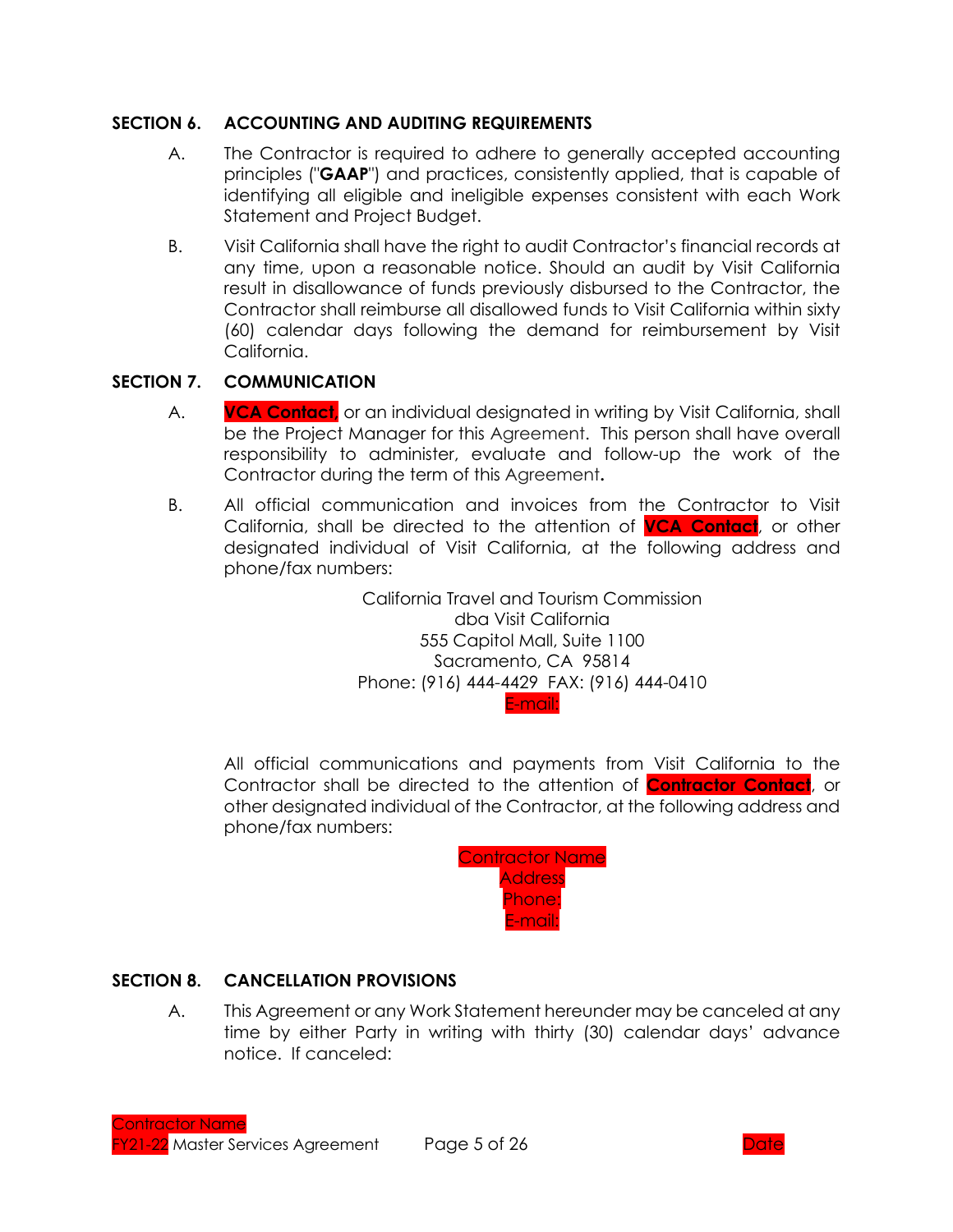- 1. the Contractor shall provide to Visit California, at Visit California's discretion, all work performed through the date of cancellation within thirty (30) calendar days of the cancellation date**;** and
- 2. final payment shall be made to the Contractor only for the performance and costs authorized up to the date of cancellation upon receipt of the final invoice(s).
- B. Notwithstanding Section 8(A), Visit California may cancel this Agreement verbally in whole or in part and later follow-up with written confirmation, giving the Contractor less than thirty (30) calendar days' advance notice if:
	- 1. full funding is not available for all of the Services outlined in any Work Statement; or,
	- 2. material defaults in either the Contractor's performance, or compliance with the terms of this Agreement occur and continue without timely correction or cannot be corrected. "Material default in performance" means the material failure to comply with the material terms and/or requirements of this Agreement. If the Contractor materially defaults in performance, Visit California may proceed with the Services in any manner deemed proper by Visit California. The cost to Visit California for completion of the Services shall be deducted from any sum due to the Contractor under the applicable Work Statement, and the balance, if any, shall be paid to the Contractor upon demand.
- C. Neither Party hereto shall be considered in default in the performance of its obligations hereunder to the extent that the performance of any such obligation is delayed, interrupted or prevented by any occurrence not occasioned by the conduct of either Party, whether the occurrence is an act of God or public enemy, or whether that occurrence is caused by war, riot, storm, earthquake or other natural forces, or by the acts of anyone not a Party to this Agreement, or is otherwise beyond the control of the Parties to this Agreement, for whatever period of time after the occurrence is reasonably necessary to remedy the effects of the occurrence.

## **SECTION 9. COPYRIGHT AND OWNERSHIP OF MATERIALS**

- A. The term "**Work**", as used in this Section, means all writings and printed matter including the medium by which it is recorded or reproduced, photographs, art work, pictorial reproductions, drawings or other graphic representations and works of a similar nature, sound recordings, films, tapes, original computer programs (including executable computer programs and supporting data in any form) and any other materials or products conceptualized, developed and/or delivered in the course of or under any Work Statement governed by this Agreement. The "Work" does not include those materials licensed pursuant to Paragraph C of this Section.
- B. Ownership and Approval: In connection with any and all copyrightable Work developed or created by the Contractor or its employees or

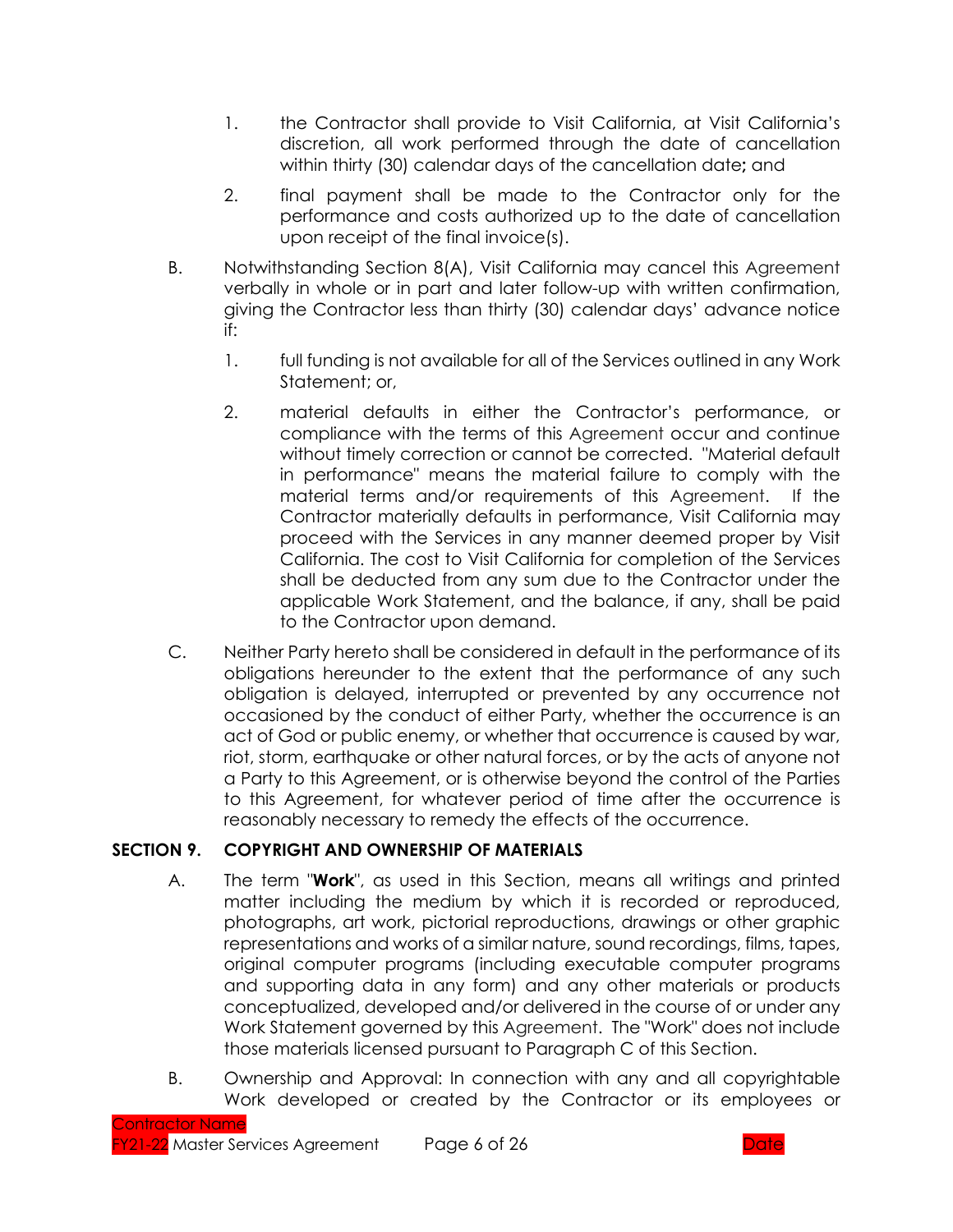subcontractors in the course of performing and creating the Work, it is understood and agreed that such Work shall be produced as work made for hire when the Work is within the scope of the definition of a work made for hire in the United States Copyright Act. As such, the copyrights in such Work shall belong to Visit California and no further action shall be necessary to perfect Visit California's rights in them. Any original Work by the Contractor shall be approved by Visit California prior to distribution or dissemination. In addition, the Contractor shall place or cause to be placed the following legend on all Work, inserting the year of the Work's creation in the blank space:

*"Copyright @ 202-, by the California Travel and Tourism Commission dba Visit California. All rights reserved."*

- C. Licenses: For work(s) requiring the use of copyrighted materials, the Contractor shall furnish Visit California with the names and addresses of all copyright holder(s) or their agent(s), if any, and the terms of any license(s) or usage granted, at the time of delivery of the Work. Additionally, if required by Visit California, Contractor shall submit a legal opinion to the effect that the anticipated use will not violate any copyright laws, regulations or other legal requirements in the jurisdictions where the copyrighted materials will be used. No licensed materials shall be used without prior written permission of Visit California.
- D. Assignment: If for any reason, Visit California is not deemed to be the owner of the copyright and copyright interest in the Work, then the Contractor hereby assigns all such rights to Visit California, and the Contractor shall cause or require its personnel and subcontractors to assign to the Contractor or Visit California, at the time of creation of the Work, all such rights they may have in the Work, all without any requirement for further consideration. The Contractor shall take such further actions, and shall cause or require its personnel or subcontractors to take such further actions, including the execution and delivery of instruments of conveyance, as may be appropriate to give full and proper effect to such assignments.

### **SECTION 10. WARRANTIES AND INDEMNIFICATION**

- A. Warranties: The Contractor represents and warrants that:
	- 1. it is free to enter into and fully perform this Agreement and each Work Statement entered into hereunder;
	- 2. it has secured or will secure all rights and licenses necessary for the production of the Services and the Work;
	- 3. neither the Services nor Work nor any of the materials contained therein, nor the exercise by either Party of the rights granted in this Agreement, shall infringe upon or violate the rights or interests of any person or entity;
	- 4. neither the Services nor Work nor any part of it shall:
		- a. violate the right of privacy of;

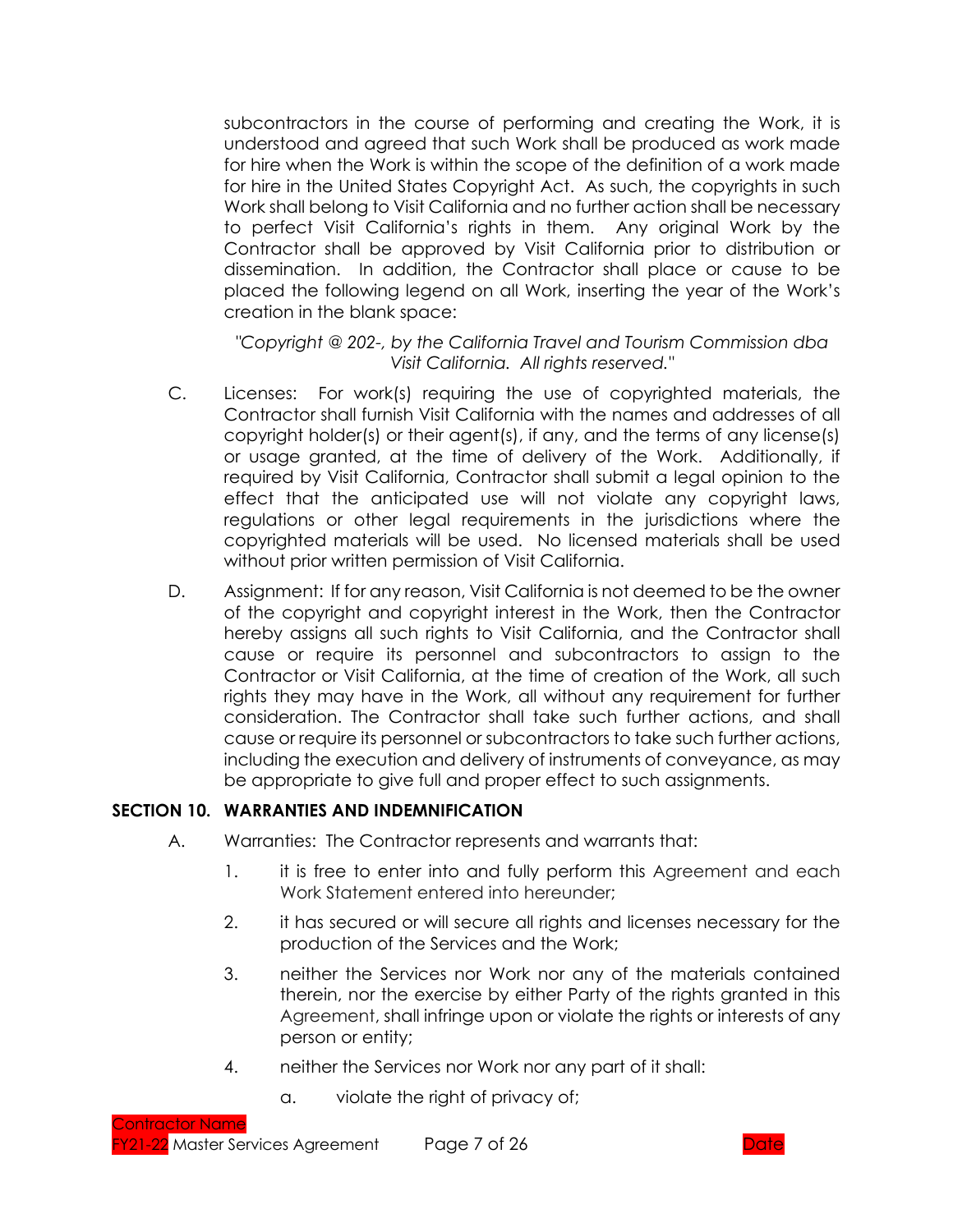- b. constitute a libel or slander against; or,
- c. infringe upon the copyright, literary, dramatic, statutory or common law rights of any person, firm or corporation; and,
- 5. it has not granted and shall not grant to any person or entity any right that would or might derogate, encumber or interfere with any of the rights granted to Visit California in this Agreement.
- B. Indemnity: The Contractor shall indemnify, defend and hold harmless Visit California and its officers, agents and employees from and against any and all claims and losses accruing or resulting to any and all contractors, subcontractors, material persons, laborers and any other person, firm or corporation furnishing or supplying work, services, equipment, materials or supplies in connection with the performance of all Work Statements under this Agreement, and from and against any and all claims and losses accruing or resulting to any person, firm or corporation who may be injured or damaged by the Contractor in the performance of any Work Statement under this Agreement, or which any of them may sustain because of the use of the Work and any other materials furnished by the Contractor under any Work Statement under this Agreement, or because of the breach of any of the representations or warranties made in this Agreement**.** The Contractor agrees to incorporate the foregoing indemnity provisions in any consultant or subcontract agreement and to have Visit California added as a named indemnitee.

### **SECTION 11. STATE TRADEMARKS AND SERVICE MARKS**

- A. Certain copyrighted material, trademarks and service marks in collateral material are the exclusive property of Visit California or State of California, and may not be used alone or in combination with other words, phrases, logos or marks, without advance written permission of that party. Contractor shall obtain the written approval from Visit California for any advertising or promotional materials developed by Contractor, including the right to use copyrighted material, trademarks or service marks, prior to any distribution. Any copyrighted material, trademarks or service marks shall be set apart from other text as required by Visit California and all trademarks and service marks shall bear the statutory trademark/service mark notice.
- B. Any State trademarks or service marks may require special approval and review of all preprinting proofs. Contractor shall assign exclusive use of printed materials, including protected material, developed for Visit California pursuant to this Agreement to Visit California without further cost or expense.

### **SECTION 12. INCORPORATION OF PROPOSAL OR BID**

A. The Contractor's proposal or bid delineating a scope of work and deadlines is expressly incorporated by reference into the applicable Work Statement. In the event of conflict or inconsistency between the terms of

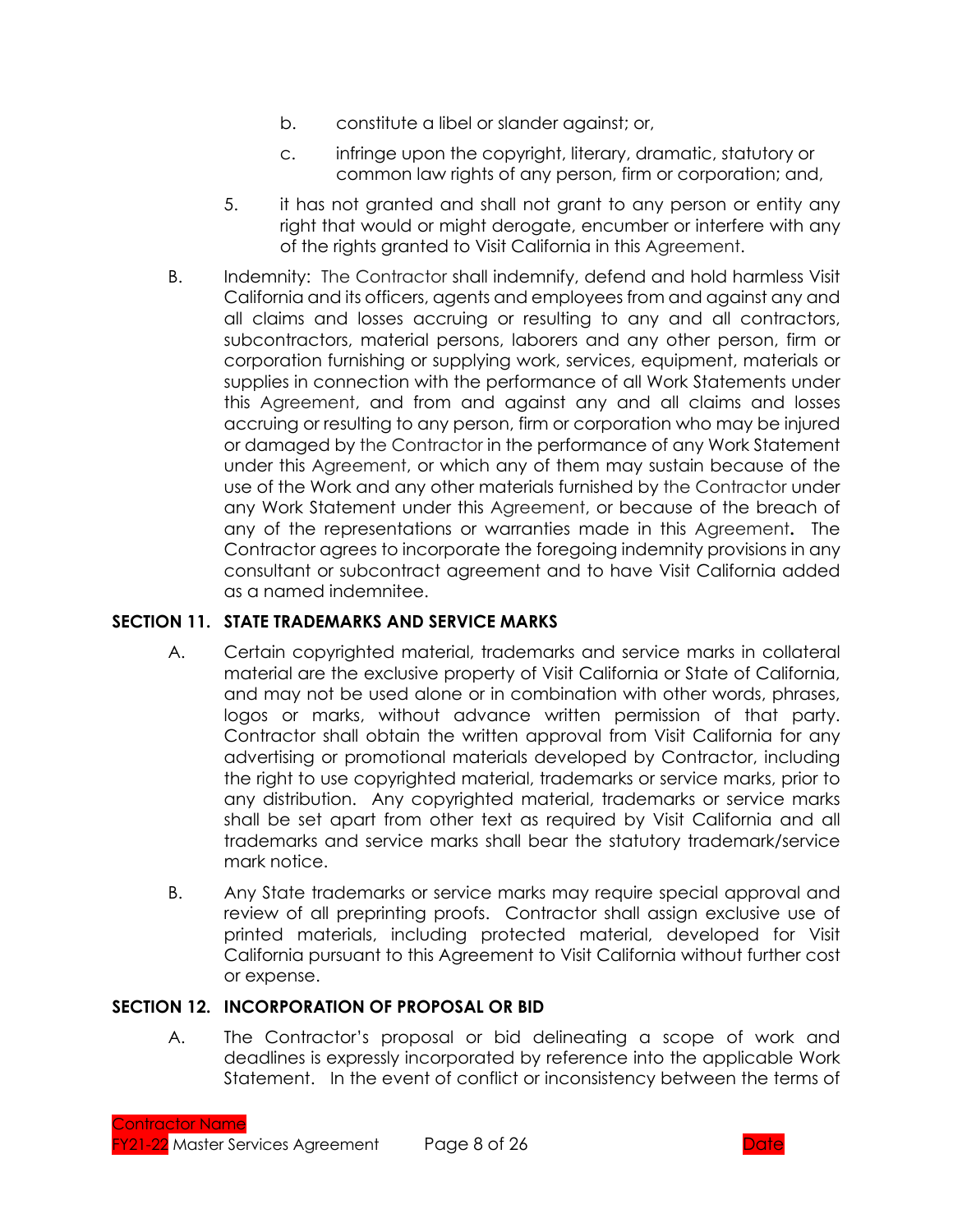the Work Statement and the Contractor's proposal or bid, the Work Statement shall be controlling.

# **SECTION 13. POLITICAL REFORM ACT COMPLIANCE**

Contractor understands and acknowledges that Visit California is subject to the terms and requirements of the Political Reform Act of 1974, Title 9, commencing with Section 81000 of the California Government Code, and the rules and regulations which implement and interpret the act, each as amended from time to time (collectively, the "**PRA**"). Contractor further understands and acknowledges that Contractor may be subject to requirements of the PRA as a result of the contractual relationship with Visit California pursuant to the Agreement, including, without limitation, the requirement that certain designated employees make economic interest filings with the State of California as a "consultant" pursuant to Visit California's Conflict of Interest Code. Based on a review of the authority and duties of the employees of Contractor providing services to Visit California, Visit California shall make a determination of the employees constituting consultants, and the level of economic interest disclosure required of such employees. This determination is subject to modification as the employees working on Visit California's account and/or their duties change. Contractor agrees to comply with the requirements of the PRA, to cause its employees to make all required filings when and as due, and that the determination of Visit California as to the parties constituting a "consultant" and the required filings shall be final and determinative.

## **SECTION 14. INSURANCE REQUIREMENTS**

# A. Required Coverage

During the terms of this Agreement, Contractor will procure and maintain insurance against claims for injuries to persons or damages to property. Contractor's insurance will have limits no less than:

- 1. General Liability: \$2,000,000 per occurrence and \$2,000,000 in the aggregate for bodily injury, personal injury and property damage;
- 2. Automobile Liability:\$1,000,000 per accident for bodily injury and property damage;
- 3. Employer's Liability: \$1,000,000 per accident for bodily injury or Disease (If applicable); and
- 4. Worker's Compensation Insurance: With coverage and limits as required by law. (If applicable).

## B. Other Insurance Provisions

Visit California shall be covered as an insured party under the policies. General liability coverage can be provided in the form of an endorsement to Contractor's insurance policy naming Visit California as an insured party. Contractor's insurance coverage will be primary insurance as respects Visit California, its officers and employees. Any insurance or self-insurance maintained by Visit California, its officers, or employees will be excess of Contractor's insurance. All insurance coverage required to be carried hereunder shall be carried with insurance companies rated in the then-most current Best's Insurance Guide (or any

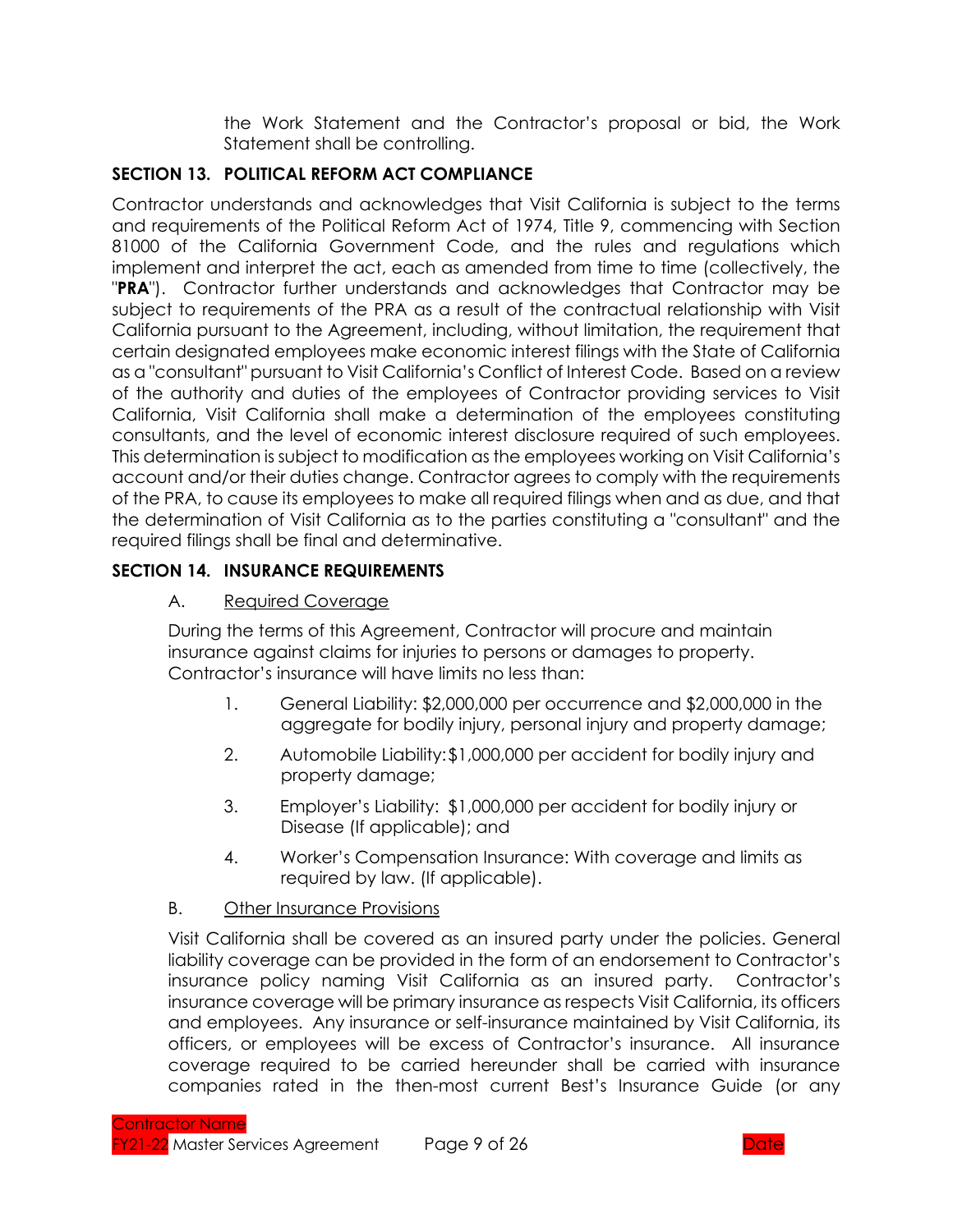successor thereto) as having a general policyholder rating of A- or better and a financial rating of "VIII" or better. Contractor's insurance shall not be subject to cancellation without thirty (30) days prior written notice to Visit California. Contractor will require and verify that all subcontractors maintain insurance subject to all of the requirements stated herein. Contractor shall provide Visit California with current insurance certificates evidencing the required insurance coverage. Visit California reserves the right to require complete, certified copies of all required insurance policies, including endorsements affecting the coverage required by these specifications at any time.

### **SECTION 15. NON-DISCRIMINATION**

During the performance of this Agreement, Contractor and its subcontractors shall not unlawfully discriminate, harass, or allow harassment against any employee or applicant for employment because of sex, race, color, ancestry, religious creed, national origin, physical disability (including HIV and AIDS), mental disability, medical condition (e.g., cancer), age (over 40), marital status, and denial of family care leave. Contractor and subcontractors shall insure that the evaluation and treatment of their employees and applicants for employment are free from such discrimination and harassment. Contractor and subcontractors shall comply with the provisions of the Fair Employment and Housing Act (Gov. Code §12990 (a-f) et seq.) and the applicable regulations promulgated thereunder (California Code of Regulations, Title 2, Section 7285 et seq.). The applicable regulations of the Fair Employment and Housing Commission implementing Government Code Section 12990 (a-f), set forth in Chapter 5 of Division 4 of Title 2 of the California Code of Regulations, are incorporated into this Agreement by reference and made a part hereof as if set forth in full.

#### **SECTION 16. DISPUTE RESOLUTION**

A. DISPUTES UNDER \$250,000. The Parties agree that any action, claim, controversy or dispute by, between or among the Parties, that arise out of or relate to or are based upon this Agreement with an amount in dispute or claiming damages in an amount under \$250,000, shall be resolved through binding arbitration ("**Arbitration Proceeding**") in accordance with the Federal Arbitration Act (9 U.S.C. sections 1 16). Parties interpreting this Section shall follow the federal court rulings which provide, without limitation, that the Federal Arbitration Act (a) is a congressional declaration of a liberal federal policy favoring arbitration agreements, notwithstanding substantive or procedural state policies to the contrary, (b) requires that federal and state courts rigorously enforce agreements to arbitrate, and (c) requires that the scope of arbitrable issues be resolved in favor of arbitration. A neutral arbitrator selected by the Parties, or if the Parties cannot agree, by the American Arbitration Association, shall conduct the arbitration at the arbitrator's office closest to Sacramento, California. The arbitrator shall conduct the arbitration according to the American Arbitration Association Commercial Arbitration Rules or such other procedures as may be agreed upon by the Parties. The Parties agree to

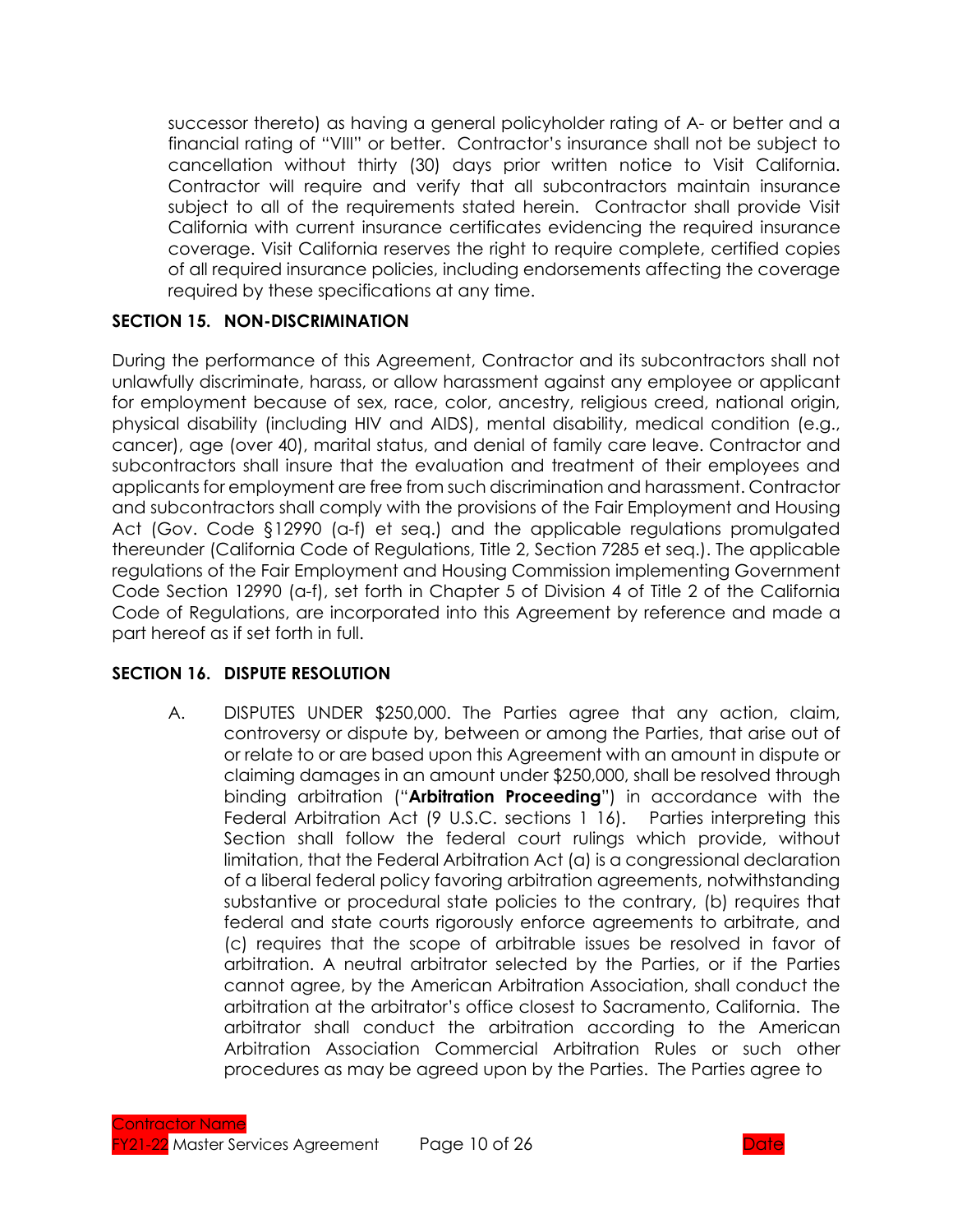- 1. join into the arbitration proceeding hereunder or
- 2. join any other arbitration proceeding of a dispute arising out of, relating to, or based upon this Agreement, being conducted by persons or entities related to the dispute that may be necessary to completely resolve the dispute.

The arbitration shall determine all rights and obligations relating to, arising out of or based upon this Agreement. The arbitrator's award shall be final, binding and enforceable in the absence of fraud. The arbitrator shall have the authority, power and right to award damages and provide for other remedies as are available at law or in equity in accordance with the laws of California. The arbitrator shall equitably allocate payment of the costs and attorneys' fees of the Parties in light of the arbitrator's evaluation of the relative merits or lack thereof of the respective claims of the Parties. THE PARTIES HEREBY AGREE TO ARBITRATION AND WAIVE THEIR RIGHTS TO A JURY TRIAL IN ACCORDANCE WITH APPLICABLE STATE LAW AND THE FEDERAL ARBITRATION LAW.

- B. JUDICIAL REFERENCE. Any controversy, dispute or claim between the Parties relating to this Agreement or any other document, instrument or transaction between the Parties with an amount in dispute or claiming damages at or over \$250,000 (each, a "Claim"), will be resolved by a reference proceeding in California pursuant to Sections 638 et seq. of the California Code of Civil Procedure, or their successor sections, which shall constitute the exclusive remedy for the resolution of any Claim, including whether the Claim is subject to reference. Venue for the reference will be the Superior Court in Sacramento County, California (the "Court"). The following matters shall not be subject to reference:
	- 1. exercise of self-help remedies (including without limitation set-off); and
	- 2. temporary, provisional or ancillary remedies (including without limitation temporary restraining orders or preliminary injunctions).

The exercise of, or opposition to, any of the above does not waive the right to a reference hereunder. The referee shall be selected by agreement of Contractor and Visit California. If Contractor and Visit California do not agree, upon request of any Party a referee shall be selected by the Presiding Judge of the Court. The referee shall determine all issues in accordance with existing case law and statutory law of the State of California, including without limitation the rules of evidence applicable to proceedings at law. The referee is empowered to enter equitable and legal relief, and rule on any motion which would be authorized in a court proceeding, including without limitation motions for summary judgment or summary adjudication. The referee shall issue a decision, and pursuant to CCP §644 the referee's decision shall be entered by the Court as a

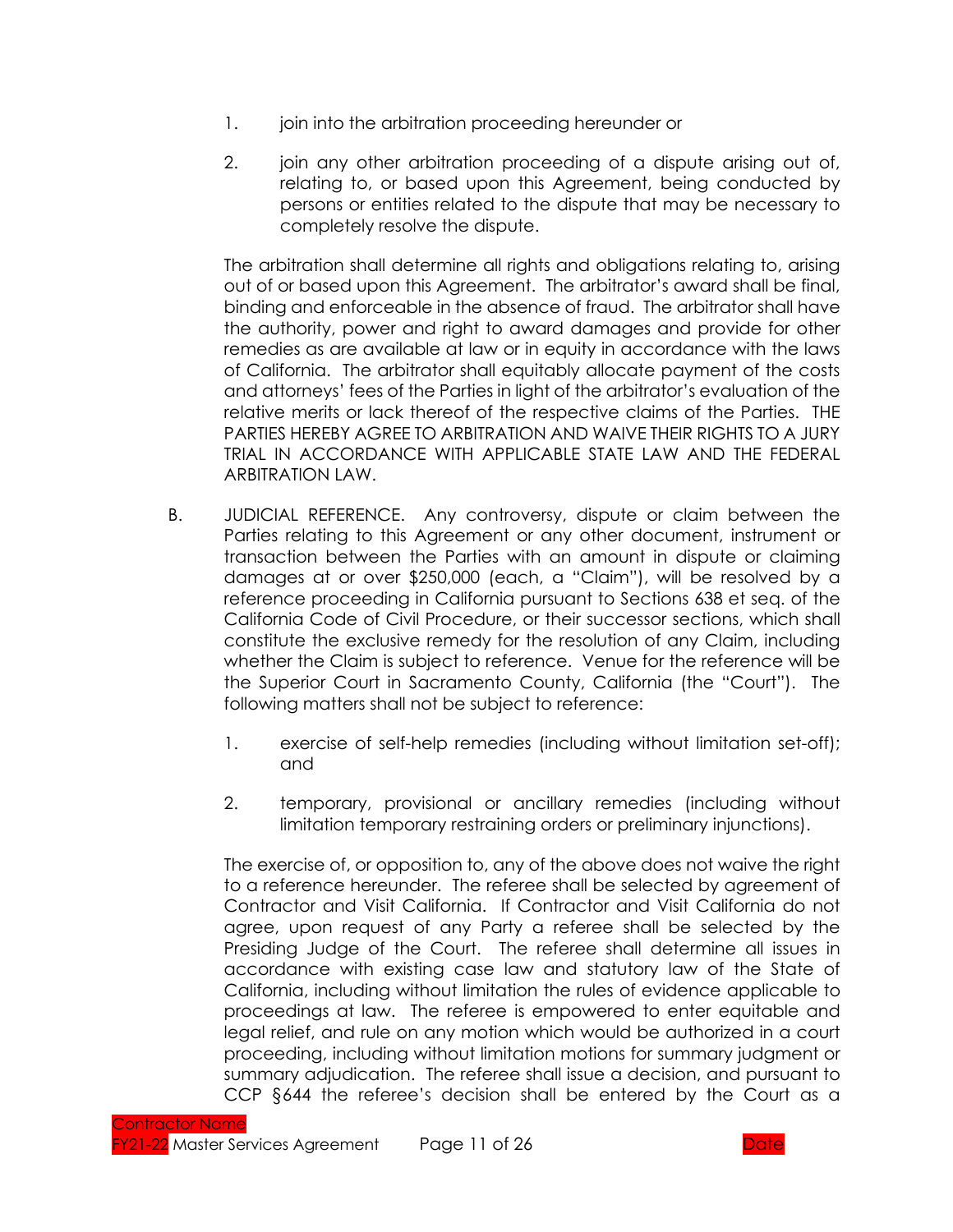judgment or order in the same manner as if tried by the Court. The final judgment or order from any decision or order entered by the referee shall be fully appealable as provided by law. Contractor and Visit California reserve the right to findings of fact, conclusions of law, a written statement of decision, and the right to move for a new trial or a different judgment, which new trial if granted, will be a reference hereunder. AFTER CONSULTING (OR HAVING THE OPPORTUNITY TO CONSULT) WITH COUNSEL OF ITS CHOICE, CONTRACTOR AND VISIT CALIFORNIA AGREE THAT ALL CLAIMS RESOLVED UNDER THIS REFERENCE PROVISION WILL BE DECIDED BY A REFEREE AND NOT A JURY.

### **SECTION 17. VISIT CALIFORNIA LEGAL STATUS**

Visit California has informed Contractor and Contractor acknowledges that Visit California is a California non-profit mutual benefit corporation authorized and governed by the California Tourism Marketing Act, (California Government Code §§ 13995 et seq) (the "Act"). Pursuant to the Act the composition of the Commission is prescribed, and Visit California is subject to various requirements which otherwise apply to public entities in California, including, without limitation, the PRA as referenced above in Section 13 and the Bagley-Keen Open Meeting Act (California Government Code §§11120 et seq). Notwithstanding the foregoing, Visit California is not subject to the requirements of the California Public Contract Code or the California Administrative Procedure Act (California Government Code §§11340 et seq).

#### **SECTION 18. GENERAL PROVISIONS**

- A. Any amendment to this Agreement, including without limitation an amendment to increase a Project Budget or modify a Work Statement**,** must be in writing and signed by both Parties.
- B. No provision of this Agreement or any Work Statement shall be deemed waived by either Party, unless such waiver is in writing and is signed by the Party against whom it is sought to be enforced**.**
- C. The Contractor, subcontractor(s), and the agents and employees of the Contractor, in the performance of this Agreement and any Work Statement, shall act in an independent capacity and not as officers, employees or agents of Visit California.
- D. Neither Visit California nor the Contractor shall assign this Agreement or any Work Statement in whole or in part.
- E. Time is of the essence in this Agreement and each Work Statement hereunder.
- F. Except as otherwise stated herein, the terms of this Agreement and each Work Statement constitute the entire agreement between and among the Parties hereto. Any prior agreements, promises, negotiations or representations not expressly set forth in this Agreement or a Work Statement are of no force and effect.

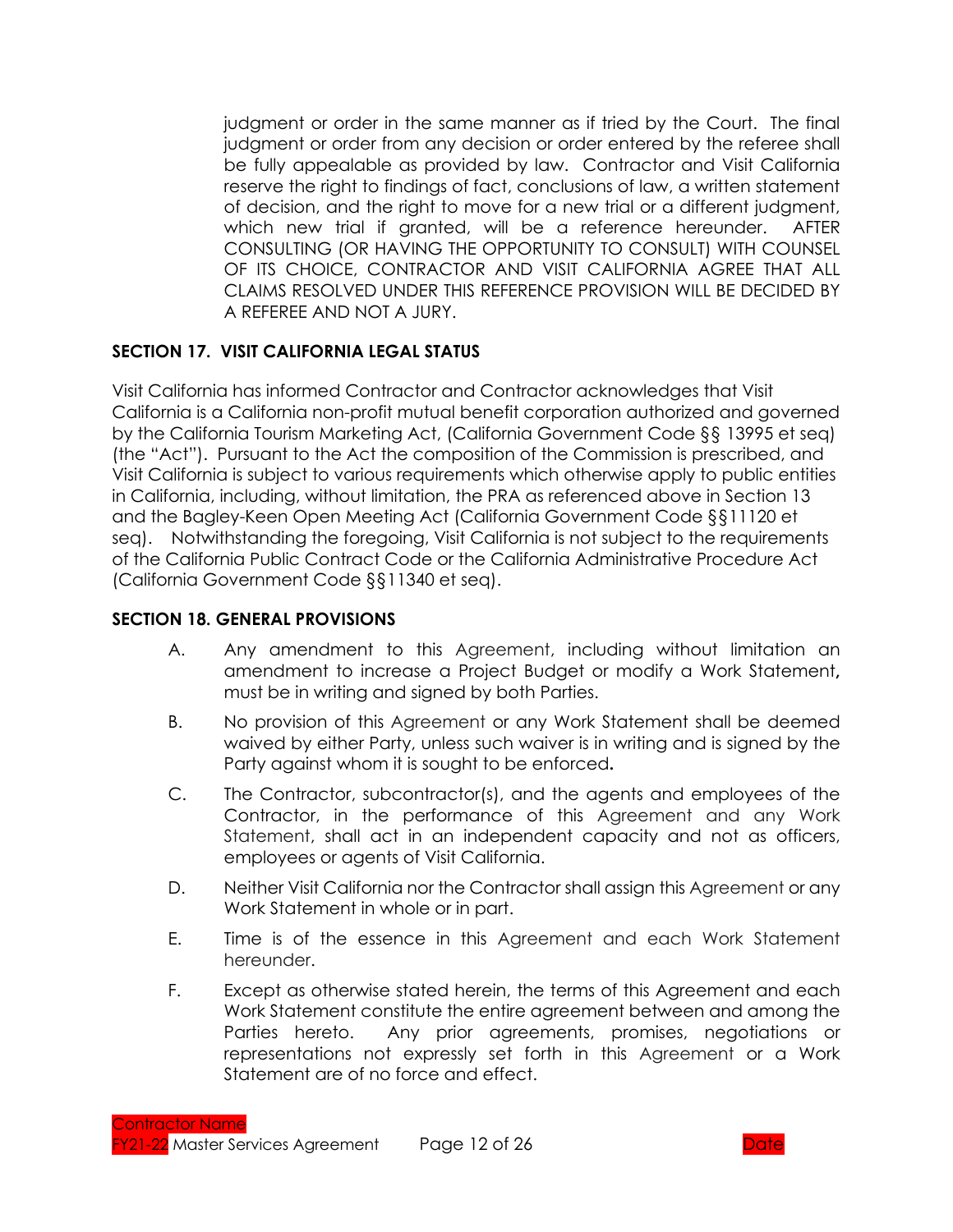- G. No action or want of action on the part of any Party hereto at any time to exercise any rights or remedies conferred upon it under this Agreement or any Work Statement shall be, or shall be asserted to be, a waiver on the part of any such Party of any of its rights or remedies hereunder.
- H. All exhibits to which reference is made are deemed incorporated in this Agreement or any Work Statement whether or not actually attached.
- I. This Agreement and each Work Statement shall be governed by the laws of the State of California.
- J. In the event of any dispute between the Parties hereto involving the covenants or conditions contained in this Agreement or any Work Statement or arising out of the subject matter of this Agreement or any Work Statement, the prevailing Party shall be entitled to recover reasonable expenses, attorneys' fees and costs.

### **SECTION 19. GDPR TERMS**

IT IS AGREED as follows:

- A. GENERAL
	- 1. Capitalised terms used but not defined in this Section shall have the meaning given to them in the Agreement.
	- 2. In consideration of the performance of each Party's obligations set out in this Section and the Agreement, the Parties agree that the Agreement be supplemented by adding the following clause 2 (the GDPR Data Processor Obligations).
	- 3. The GDPR Data Processor Obligations shall become effective on 25 May 2018.
- B. GDPR DATA PROCESSOR OBLIGATIONS
	- 1. Definitions

**Binding Corporate Rules** has the meaning given to that term in the GDPR;

**Claim** means any actual, threatened or potential civil, criminal, administrative, regulatory, arbitral or investigative demand, allegation, action, suit, investigation, prosecution, proceeding or claim;

**Controller** has the meaning given to that term in the GDPR;

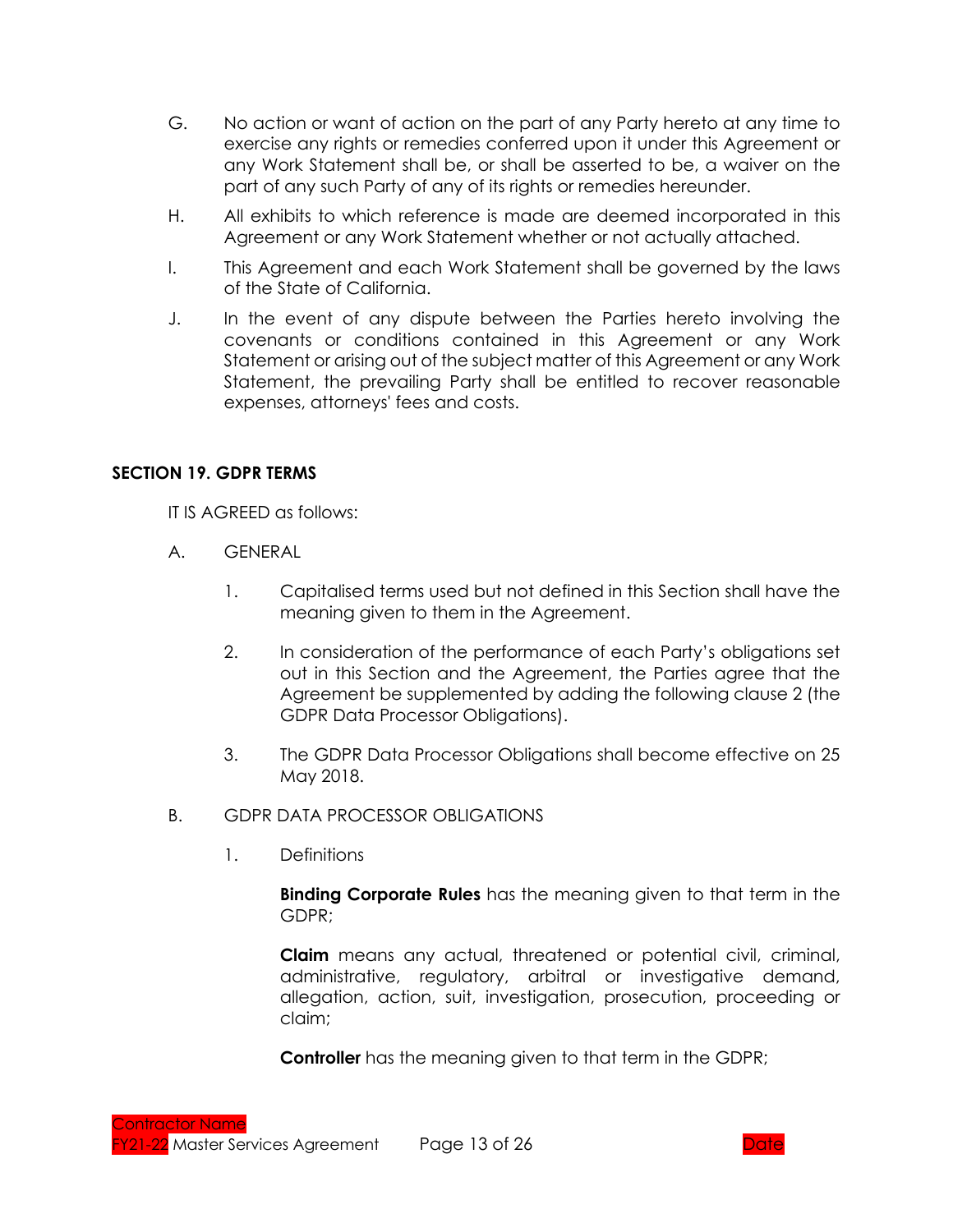**Counterparty** means [*Counterparty*] or its affiliate that is Party to the Agreement;

**Data Protection Laws** means (a) the GDPR; (b) the PECR; and (c) all other applicable laws concerning the Processing of data relating to an identified or identifiable living person;

**Data Subject** has the meaning given to that term in the GDPR;

**GDPR** means Regulation (EU) 2016/679 on the protection of natural persons with regard to the Processing of personal data and on the free movement of such data, and repealing Directive 95/46/EC (General Data Protection Regulation);

**International Organization** has the meaning given to that term in the GDPR;

**Losses** means any damages, fines, penalties and administrative monetary penalties, deficiencies, losses, liabilities (including settlements and judgments), costs and expenses (including interest, court costs, reasonable fees and expenses of lawyers, accountants and other experts and professionals or other reasonable fees and expenses of any Claim);

**PECR** means:

- (i) The Privacy and Electronic Communications (EC Directive) Regulations 2003 (SI 2003/2426) unless and until repealed; and
- (ii) Thereafter, any applicable law that replaces SI 2003/2426;

**Personal Data** means any information relating to an identified or identifiable living person provided by or on behalf of Visit California Entity in connection with the Agreement;

**Personal Data Breach** has the meaning given to that term in the GDPR;

**Processing** has the meaning given to that term in the GDPR and **Process** shall be construed accordingly;

**Processor** has the meaning given to that term in the GDPR;

**Visit California** means **the Visit California Organization** or its affiliate that is Party to the Agreement;

**Services** means the services Counterparty provides to Visit California under the Agreement, which may include the provision of access to or use of software; and

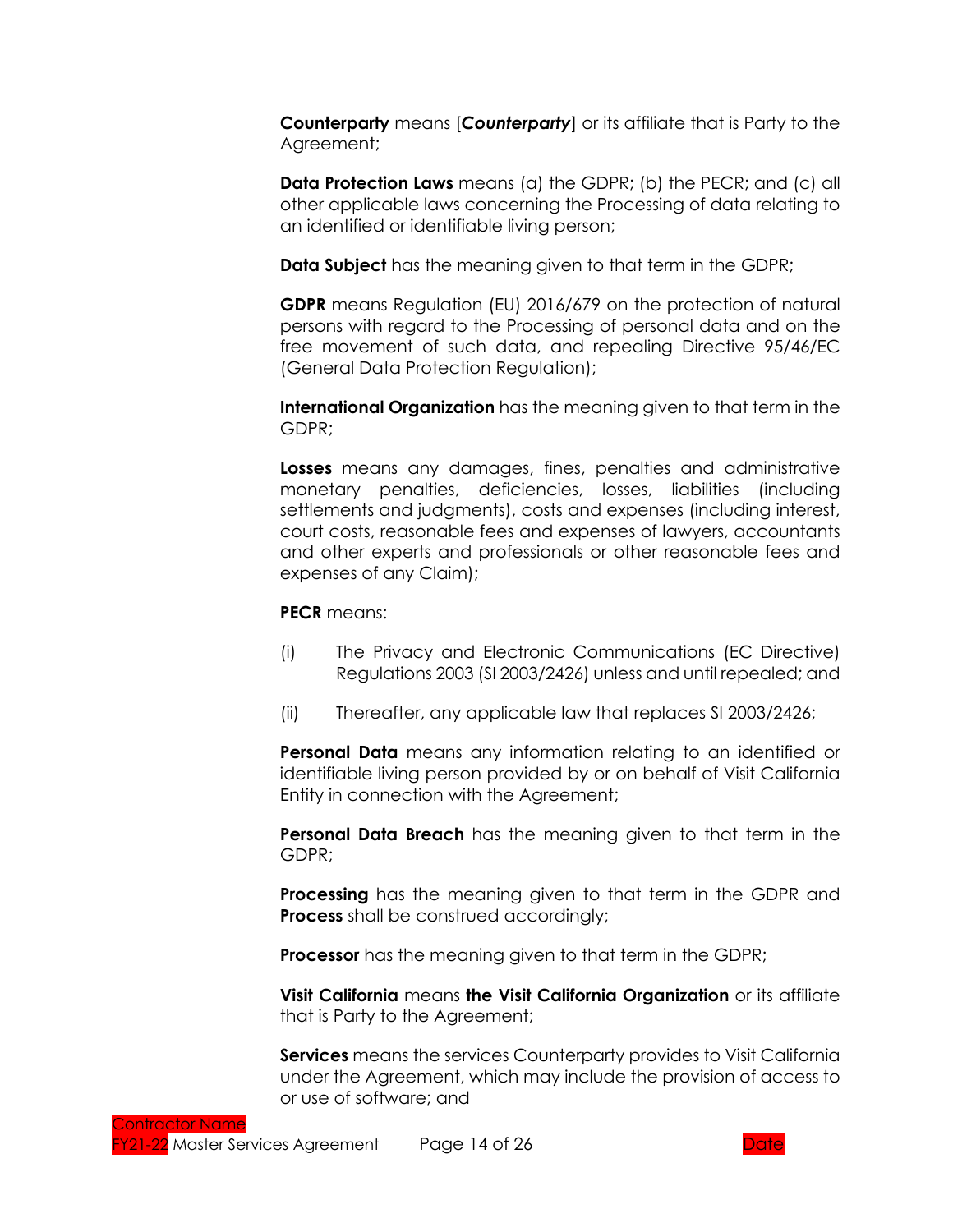**Third Country** has the meaning given to that term in the GDPR.

- 2. General Terms
	- (i) To the extent that Counterparty Processes Personal Data in the course of providing the Services, each Party acknowledges that, for the purpose of the Data Protection Laws, Visit California Entity is the Controller of the Personal Data and Counterparty is the Processor.
	- (ii) Counterparty shall implement appropriate technical and organisational measures in such a manner that the Processing will meet the requirements of the GDPR and ensure the protection of the rights of the Data Subject. [Article 28(1) GDPR]
	- (iii) Processing by Counterparty shall be governed by the Agreement under any law of the European Union or any member state of the European Union, which is binding on Counterparty with regard to Visit California Entity. The subject-matter and duration of the Processing, the nature and purpose of the Processing, the types of Personal Data, the categories of Data Subjects and the obligations and rights of Visit California Entity are set forth in the Agreement (as amended by the Parties from time to time). [Article 28(3) GDPR]
	- (iv) Counterparty shall:
		- a) only Process Personal Data in accordance with the documented instructions of Visit California Entity (including to the extent necessary to provide the Services and to comply with its obligations under the Agreement). Counterparty is instructed by Visit California Entity to Process Personal Data for the purposes of performing its obligations under the Agreement; [Article 28(3)(a) GDPR]
		- b) inform Visit California Entity if, in Counterparty's opinion, any of Visit California Entity's instructions would breach Data Protection Laws or another European Union or member state law to which it is subject; and [Article 28(3)(h) GDPR]
		- c) assist Visit California Entity with undertaking an assessment of the impact of Processing Personal Data, and with any consultations with a supervisory authority, if and to the extent an assessment or consultation is

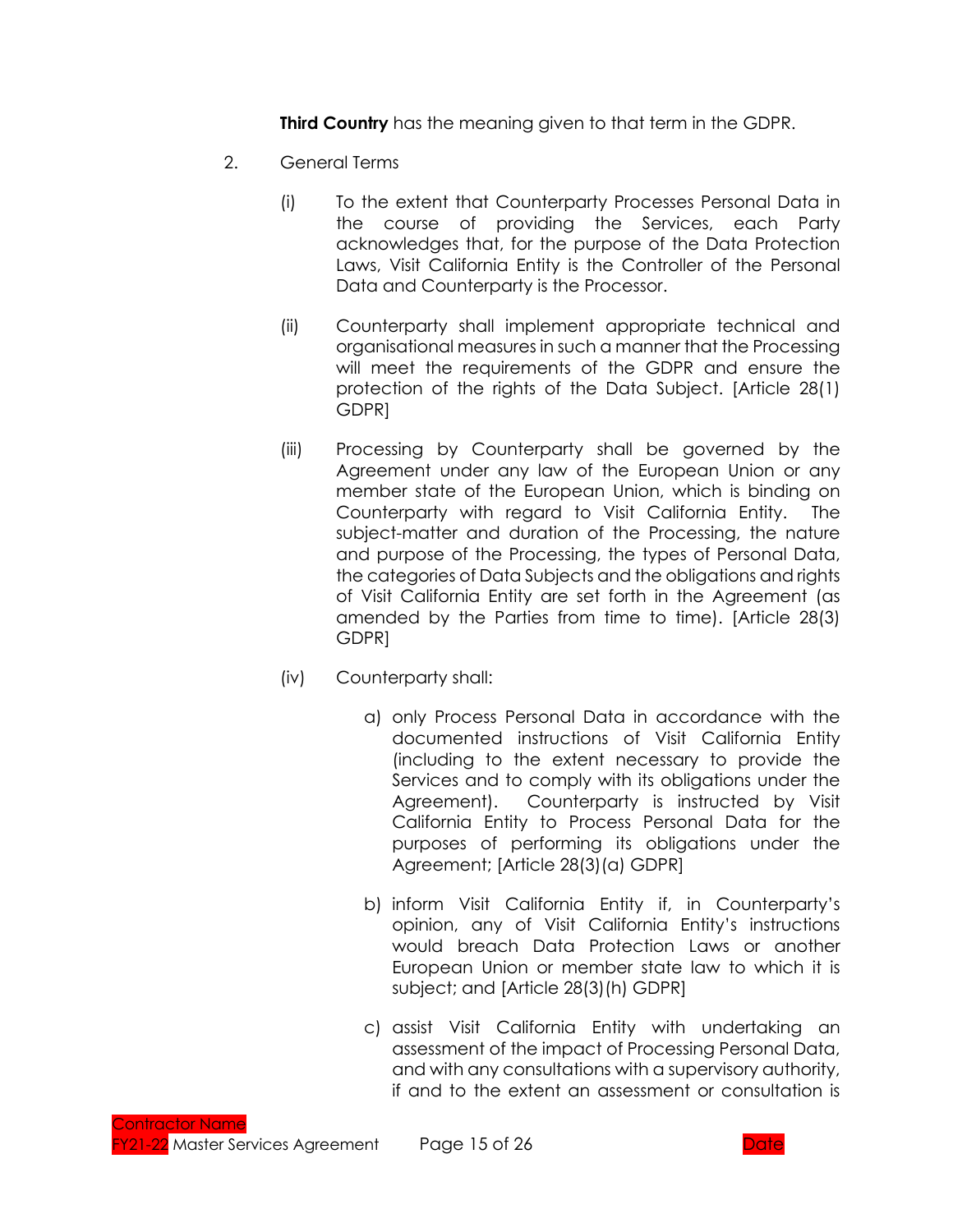required to be carried out under Data Protection Laws. [Articles 28(3)(f), 35 and 36 GDPR]

- d) Assume the role of Controller for any and all personal data that the Counterparty collects and or processes which is not personal data collected by and processed on behalf of Visit California.
- C. DATA SUBJECT RIGHTS [Article 28(3)(e) and Chapter III GDPR

Counterparty shall:

- 1. Implement appropriate technical and organisational measures for the fulfilment of Visit California Entity's obligation to respond to requests by Data Subjects to exercise their rights of access, rectification or erasure, to restrict or object to Processing of Personal Data, or to data portability; and
- 2. If a Data Subject makes a written request to Counterparty to exercise any of the rights referred to in clause 2.3(a), forward the request to Visit California Entity promptly and, upon Visit California Entity's reasonable written request, provide Visit California Entity with all co-operation and assistance reasonably requested by Visit California Entity in relation to that request to enable Visit California Entity to respond to that request in compliance with applicable deadlines and information requirements.
- D. SECURITY MEASURES [Articles 28(3)(c) & (f), 32 and 33 GDPR]

Counterparty shall:

- 1. Taking into account the state of the art, the costs of implementation and the nature, scope, context and purpose of Processing, as well as the risk of varying likelihood and severity for the rights and freedoms of natural persons, implement and maintain appropriate technical and organisational measures to ensure a level of security appropriate to the risk, including the risk of unauthorised or unlawful Processing of Personal Data, and of accidental or unlawful loss, alteration, unauthorised disclosure or destruction of, or damage to, Personal Data; and
- 2. Notify Visit California Entity without undue delay after becoming aware of a Personal Data Breach, and upon Visit California Entity's reasonable written request, provide Visit California Entity with all cooperation and assistance reasonably requested by Visit California Entity to enable Visit California Entity to notify the Personal Data Breach to the relevant supervisory authority and relevant Data Subject(s) (as applicable).

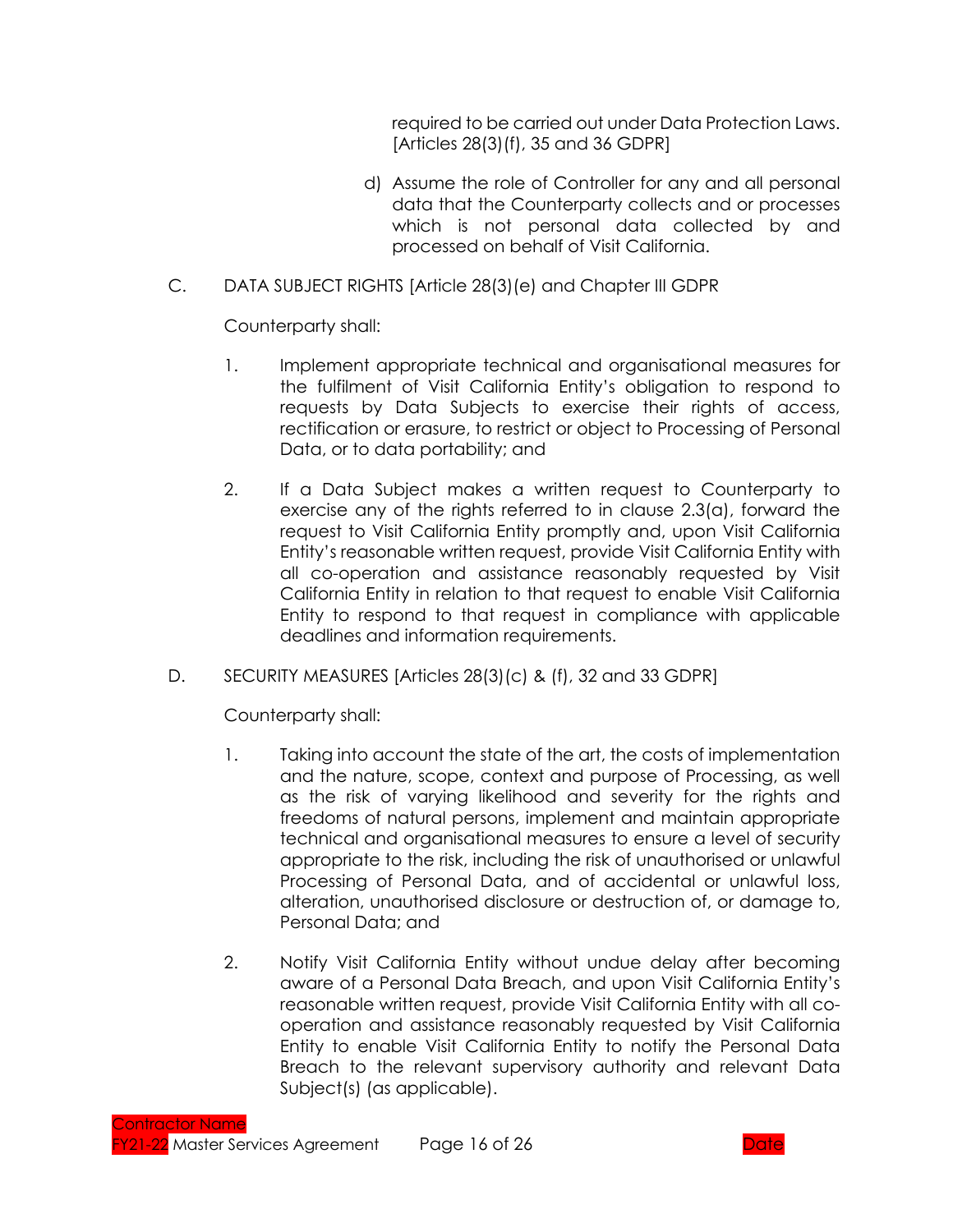### E. SHARING OF PERSONAL DATA [Articles 28(2), 28(3)(b)(d), 28(4) and 32(4) GDPR]

Counterparty shall:

- 1. Not engage another Processor without prior written authorisation of Visit California Entity. Visit California Entity agrees that the subcontractors engaged by Counterparty to Process Personal Data in connection with the Agreement as at the date of this Amendment may continue to Process such Personal Data. Without prejudice to the Counterparty's other obligations under the Agreement in relation to the addition, replacement or removal of subcontractors, Counterparty shall provide Visit California Entity with notice of any intended addition or replacement of such subcontractors, and comply with any request by Visit California Entity to refrain from such addition or replacement;
- 2. Before disclosing Personal Data to any other Processor, enter into a contract with that Processor under which the Processor agrees to comply with obligations equivalent to those set out in these GDPR Data Processing Obligations;
- 3. Before disclosing Personal Data to any of its employees, subcontractors and other representatives, or those of any of its other Processors, ensure that those persons are bound to hold the information in confidence to at least the same standard as required under the Agreement (as amended by this Amendment) (whether under a written agreement or otherwise); [Article 28(3)(b) GDPR]
- 4. Before disclosing Personal Data to any of its employees and representatives, or those of any of its other Processors, ensure that those persons have undergone appropriate training in data protection and the care and handling of Personal Data.
- F. TRANSFERS OF PERSONAL DATA [Article 28(3)(a) GDPR]

Counterparty shall:

- 1. Not transfer Personal Data to, or Process Personal Data in, any Third Country or International Organization without the prior written consent of Visit California Entity (which consent may be conditional upon the Processor in such Third Country or International Organization (Importing Entity) entering into an agreement containing similar terms to these GDPR Data Processing Obligations with Visit California Entity) unless (and for so long as):
	- (i) There has been a European Commission finding of adequacy pursuant to Article 25(6) of Directive 95/46/EC or, after 24 May

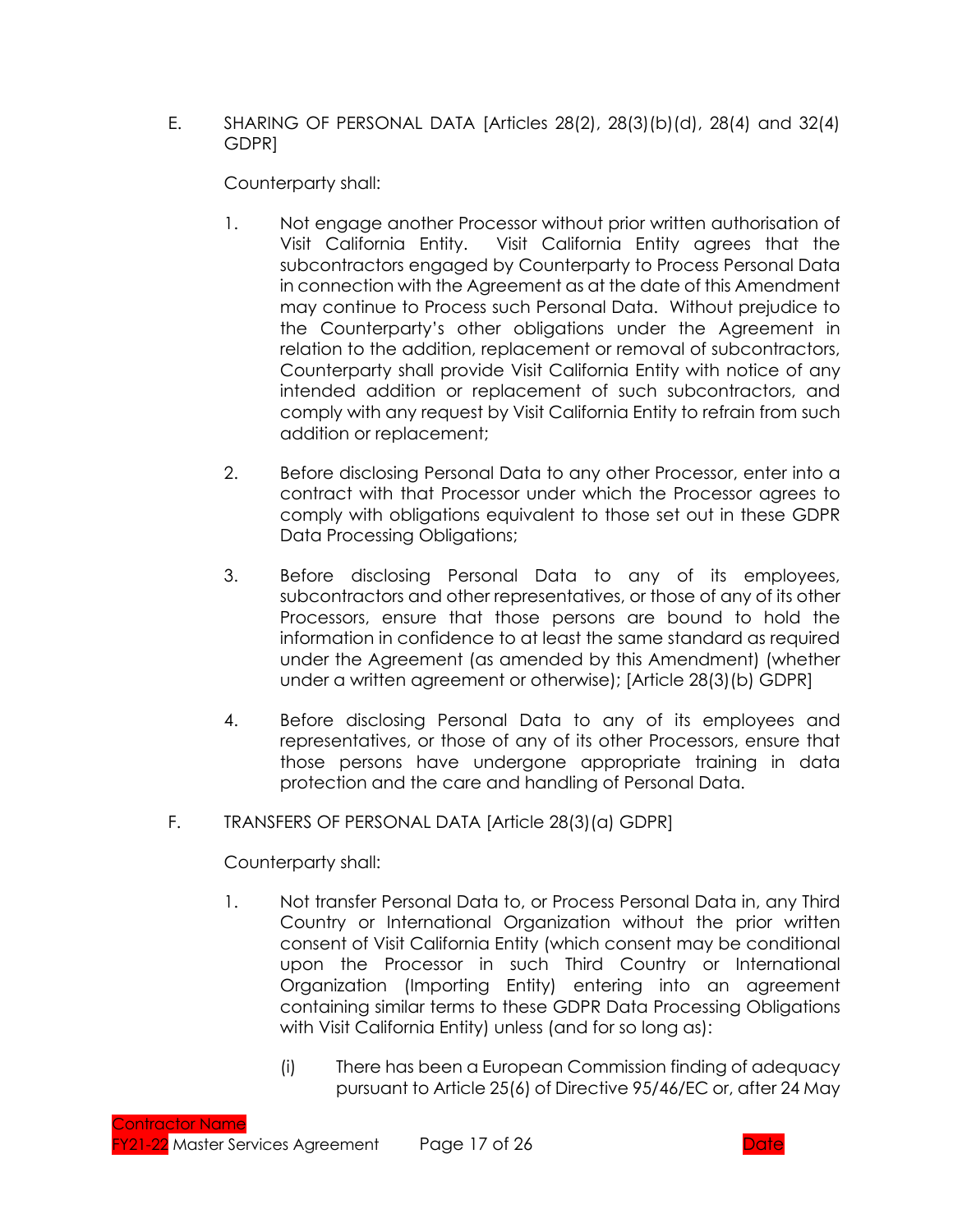2018, Article 45 of the GDPR in respect of that Third Country or International Organization;

- (ii) The transfer is to the United States to an Importing Entity that is a certified member of the EU-US Privacy Shield, a framework for transatlantic data transfers between the European Union and the United States;
- (iii) The Importing Entity is an affiliate of Counterparty and governed by an approved set of Binding Corporate Rules; or
- (iv) Visit California Entity and the Importing Entity are party to a contract in relation to the export of Personal Data incorporating standard contractual clauses in the form adopted by the European Commission under Decision 2010/87/EU or an equivalent data transfer agreement meeting the requirements of Data Protection Laws.
- 2. Where any mechanism for cross-border transfers of Personal Data is found by a supervisory authority, court of competent jurisdiction or other governmental authority to be an invalid means of complying with the restrictions on transferring Personal Data to a Third Country or International Organization as set out in Data Protection Laws, the Parties shall act in good faith to agree the implementation of an alternative solution to enable Visit California Entity to comply with the provisions of Data Protection Laws in respect of any such transfer.
- G. COMPLIANCE [Article 28(3)(h) GDPR]

Counterparty shall:

- 1. Promptly notify Visit California Entity if it receives any complaint, notice or communication which relates directly or indirectly to the Processing of Personal Data, or to either Party's compliance with Data Protection Laws, and shall fully co-operate and assist Visit California Entity in relation to any such complaint, notice, communication or non-compliance; and
- 2. Without prejudice to Visit California's general rights to audit (if any) under the Agreement, upon Visit California's reasonable written request, provide all information necessary to demonstrate compliance with these GDPR Data Processing Obligations, and allow Visit California or an auditor appointed by Visit California to carry out audits, including inspections of facilities, equipment, documents and electronic data, relating to the Processing of Personal Data by Counterparty or any other Processor engaged by Counterparty, to verify compliance with these GDPR Data Processing Obligations.

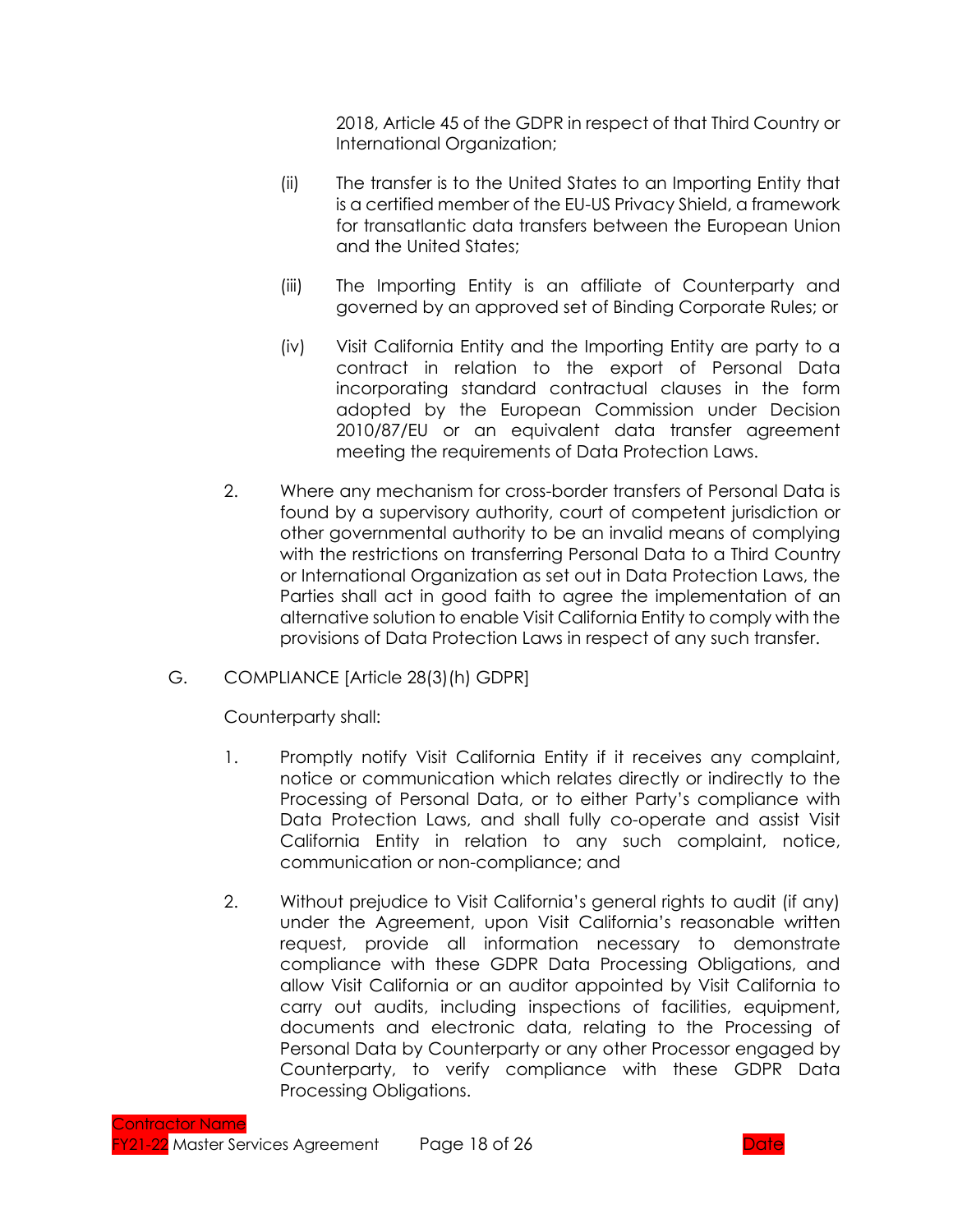### H. TERMINATION/EXPIRY [Article 28(3)(g) GDPR]

- 1. Unless expressly stated otherwise in the Agreement, upon termination of the Agreement, Counterparty shall, and shall procure that each other Processor engaged by Counterparty shall, immediately cease to use the Personal Data and shall, at Visit California's option, return the Personal Data to Visit California or to a Processor nominated by Visit California or delete the Personal Data and all copies and extracts of the Personal Data unless required to retain a copy in accordance with any law of the European Union or any member state of the European Union.
- 2. On expiry or termination of the Agreement (however arising) these GDPR Data Processing Obligations shall survive and continue in full force and effect.
- I. LIABILITY AND INDEMNITY

Notwithstanding any other provision of the Agreement, Counterparty will be liable to Visit California Entity for all Losses incurred or suffered by Visit California Entity and will, at its sole expense, defend Visit California Entity against any Claim by any third party, in each case to the extent arising out of Counterparty's breach of these GDPR Data Processor Obligations.

- J. MISCELLANEOUS PROVISIONS
	- 1. This Section may be executed in any number of counterparts, all of which, taken together, shall constitute one and the same agreement, and any party (including any duly authorised representative of a party) may enter into this Amendment by executing a counterpart.
	- 2. If there is any conflict or inconsistency between the GDPR Data Processor Obligations and the other terms of the Agreement, these GDPR Data Processor Obligations will govern. Except for changes made by this Section, the Agreement remains unchanged and in full force and effect and the original effective date (or equivalent) as defined in the Agreement shall remain the same.
	- 3. This Section and any non-contractual obligations arising out of or in connection with it are governed by English law. The courts of England have exclusive jurisdiction to settle any dispute arising out of or in connection with this Amendment and the Parties submit to the exclusive jurisdiction of the English courts.

### **SECTION 20. CONFIDENTIALITY**

A. "Confidential Information"

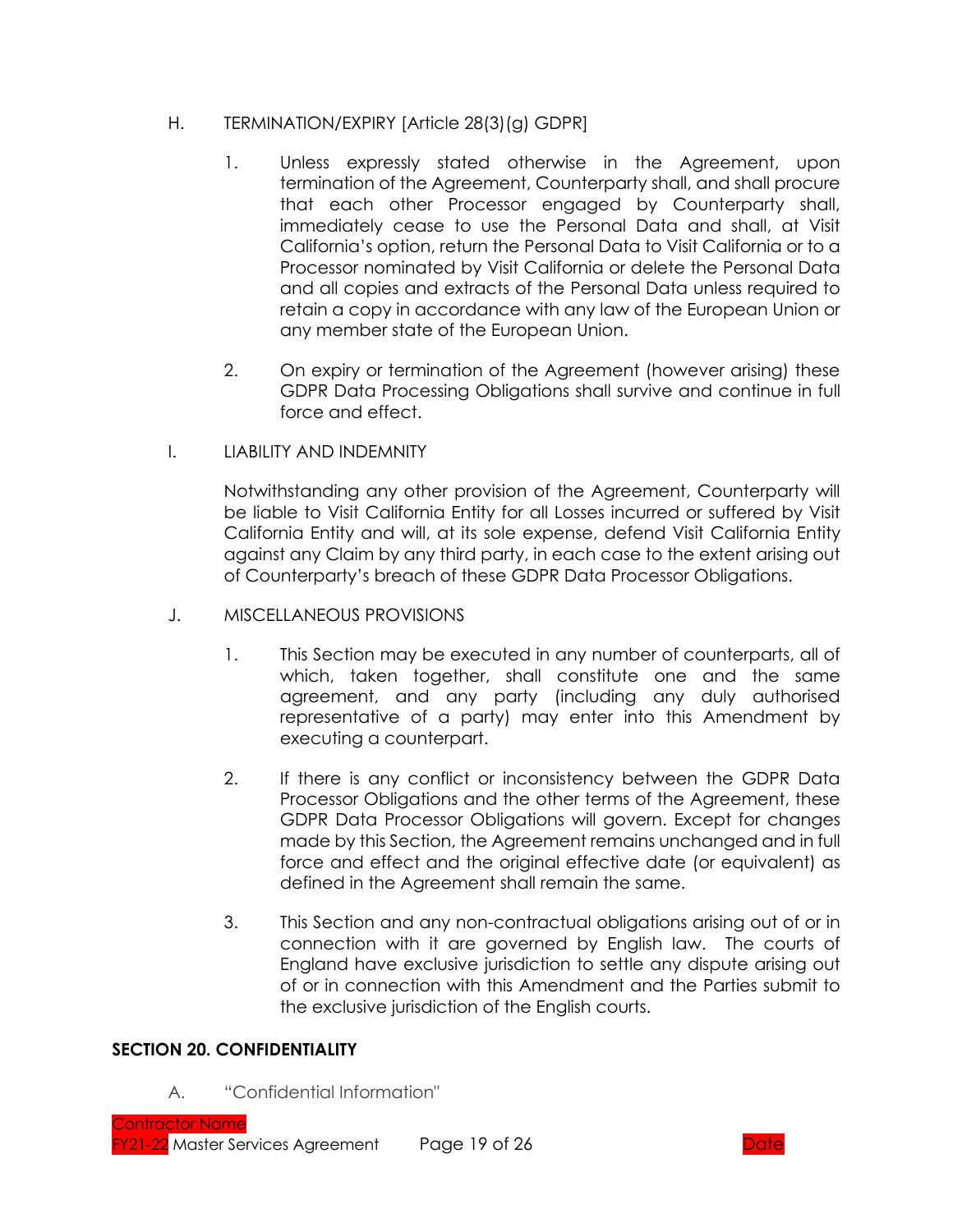- 1. means all ideas, concepts, data and information whether in writing or otherwise relating in any way to either Party's information, products or businesses which are not by reason of general publication in the public domain other than by breach of this Agreement and without limiting the generality of the foregoing includes:
	- (i) Confidential Materials;
	- (ii) any research, planning or development work done or undertaken by or on behalf of either Party;
	- (iii) any campaigns, proposed campaigns and any elements of these and any details of proposed brands, products or advertising by either Party;
	- (iv) Visit California's production, marketing or development plans, strategies, records or information;
	- (v) any financial plans, strategies, records or information of either Party;
- B. Duty of Confidentiality
	- 1. The Parties agree that:
		- (i) All Confidential Information disclosed by either Party is and at all material times has been, the exclusive property of the Party disclosing the Confidential Information ("Disclosing Party") and all Confidential Information that is an idea or concept of the Disclosing Party will be, is and at all material times has been, the exclusive property of the Disclosing Party;
		- (ii) The Parties will keep confidential all Confidential Information, whether disclosed to it by the other Party to this Agreement or any other person prior to, before, during or after the Term;
		- (iii) The Parties will not directly or indirectly disclose or publish the Confidential Information to any person, or permit the Confidential Information to be accessed or used by any person, except for its employees and subcontractors approved in accordance with this Agreement and only if such employees and subcontractors:
			- a) necessarily require the Confidential Information for a purpose directly related to the provision of the Services;

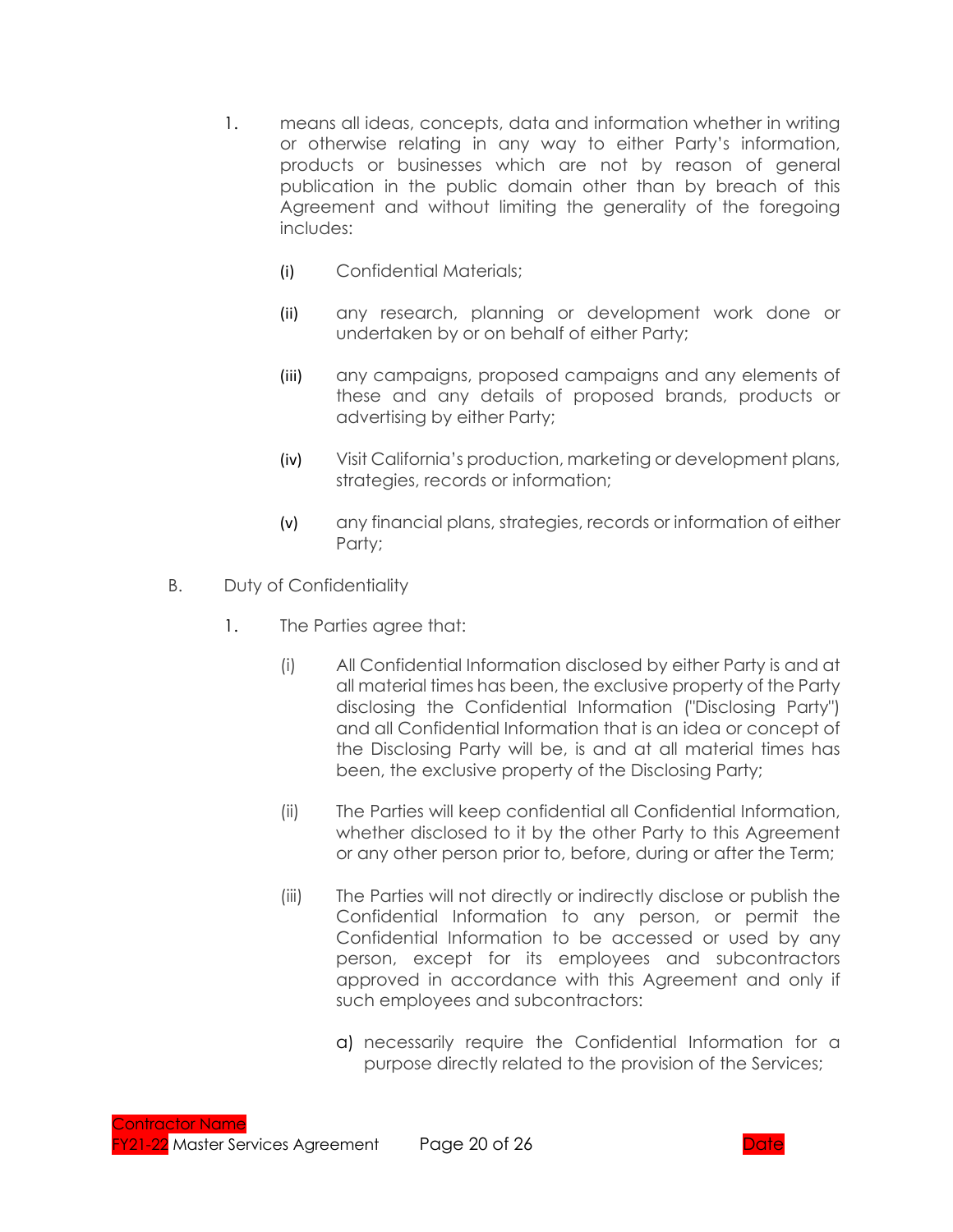- b) the employee, or international agency has agreed to maintain the confidentiality of the Confidential Information under terms at least as restrictive as those contained herein;
- c) the subcontractor or independent contractor shall be notified of the existence of the confidentiality provisions contained in this Agreement;
- (iv) At the request of the other Party, each Party will enforce the confidentiality and non-disclosure agreements in place with its employees and international agencies to prevent or discontinue any use of the Confidential Information other than pursuant to their employment or retainer by one of the Parties hereto;
- (v) in the event of any uncertainty as to whether or not any information is Confidential Information, the Parties will treat such information as if it were Confidential Information and that information is and will be deemed to be Confidential information unless the receiving party is advised in writing that it is in the public domain; and
- (vi) in the event that the receiving party becomes aware of any unauthorized disclosure or misuse of the Confidential Information it will immediately notify the Disclosing Party in writing of the full particulars of same.
- 2. Excluded Information. The Confidential Information shall not include information that
	- (i) is or becomes generally available to the public other than as a result of any disclosure resulting from an act or omission by the receiving party; or
	- (ii) is or becomes lawfully known to the receiving party on a nonconfidential basis from a source other than the Disclosing Party, its affiliates or its related entities, provided that such source is not known to the receiving party, after due inquiry, to be subject to any contractual, legal, fiduciary or other obligation of confidentiality with respect to such information.
- C. Obligations of Confidentiality to Continue

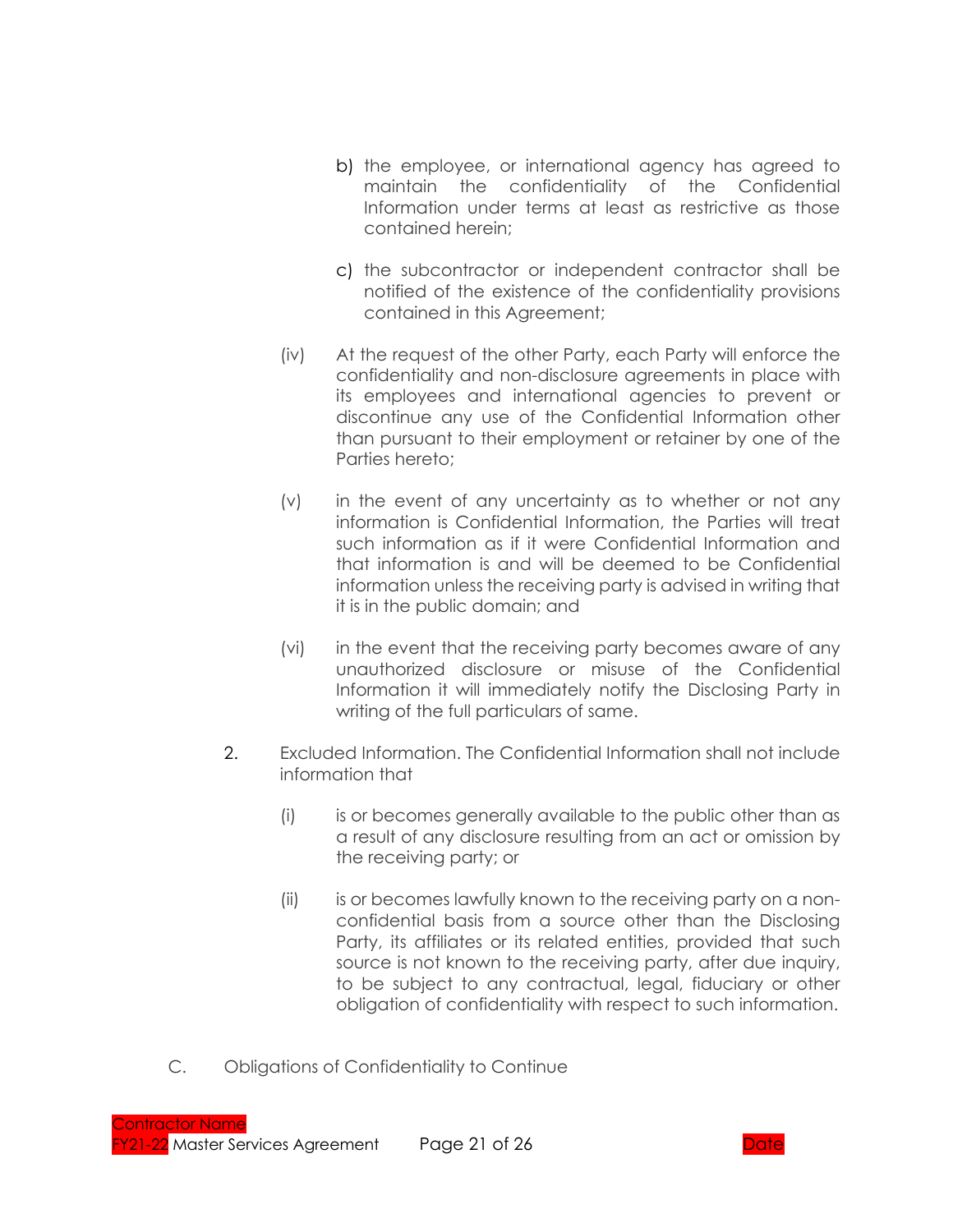The obligations to keep the Confidential Information confidential will not end upon the expiry or termination of this Agreement but will continue indefinitely following such expiry or termination.

- D. Exceptions
	- 1. Nothing in this Agreement will preclude the Parties from disclosing the Confidential Information where it is required to do so by order of a court or tribunal or by notice validly issued by a statutory authority pursuant to a legislative enactment impairing the issue of such notice.
	- 2. The Parties shall have sixty (60) days from the Effective Date to obtain Confidential Information agreements from any third parties as required by this Clause.
- E. Public announcements disclosure

Neither Party is permitted to make any public or press announcements or statements concerning this Agreement or anything arising under this Agreement without the prior written approval of the other Party. In particular, Agency is not permitted to disclose any information concerning any proposed campaigns, strategies, products, brands or advertising of Visit California to any person without the prior written approval of Visit California; provided however that the restrictions in this clause shall not apply to any information which is generally known to the public.

[SIGNATURES ON FOLLOWING PAGE]

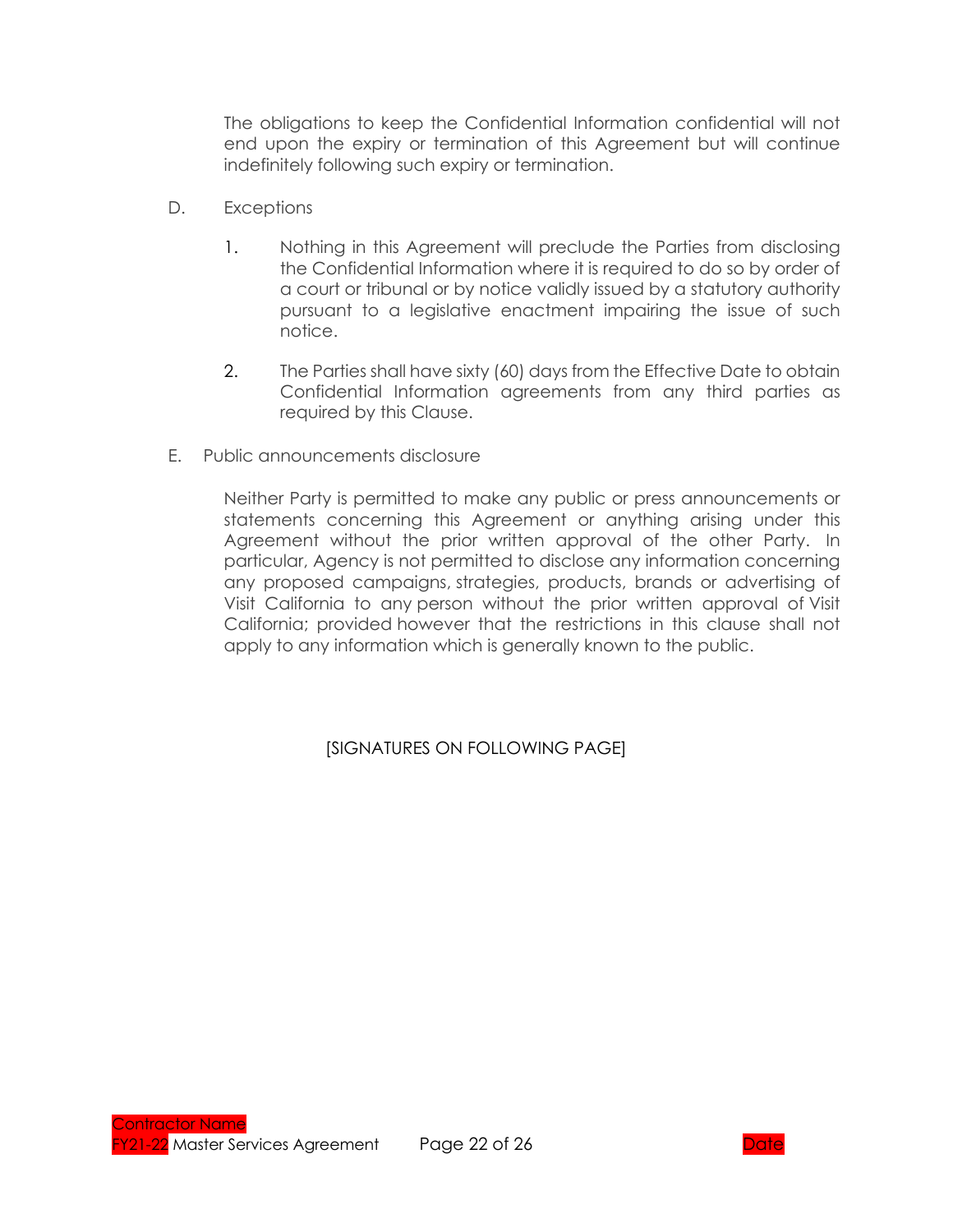IN WITNESS WHEREOF, the Parties have hereby executed this Agreement as of the day and year first above written.

**CONTRACTOR NAME CONTRACTOR TITLE** CONTRACTOR BUSINESS **Caroline Beteta, President & Chief Executive Officer Matthew Sabbatini, Chief Operating Officer** Visit California

\_\_\_\_\_\_\_\_\_\_\_\_\_\_\_\_\_\_\_\_\_\_\_\_\_\_\_\_\_\_\_\_\_\_

\_\_\_\_\_\_\_\_\_\_\_\_\_\_\_\_\_\_\_\_\_\_\_\_\_\_\_\_\_\_\_\_\_\_

Date\_\_\_\_\_\_\_\_\_\_\_\_\_\_\_\_\_\_\_\_\_\_\_\_\_\_\_\_\_\_ Date\_\_\_\_\_\_\_\_\_\_\_\_\_\_\_\_\_\_\_\_\_\_\_\_\_\_\_\_\_\_

\_\_\_\_\_\_\_\_\_\_\_\_\_\_\_\_\_\_\_\_\_\_\_\_\_\_\_\_\_\_\_\_\_\_

**Commissioner Gene Zanger Vice Chair Marketing** Visit California

 $Date$ *[ONLY IF\$350,000 OR MORE]*

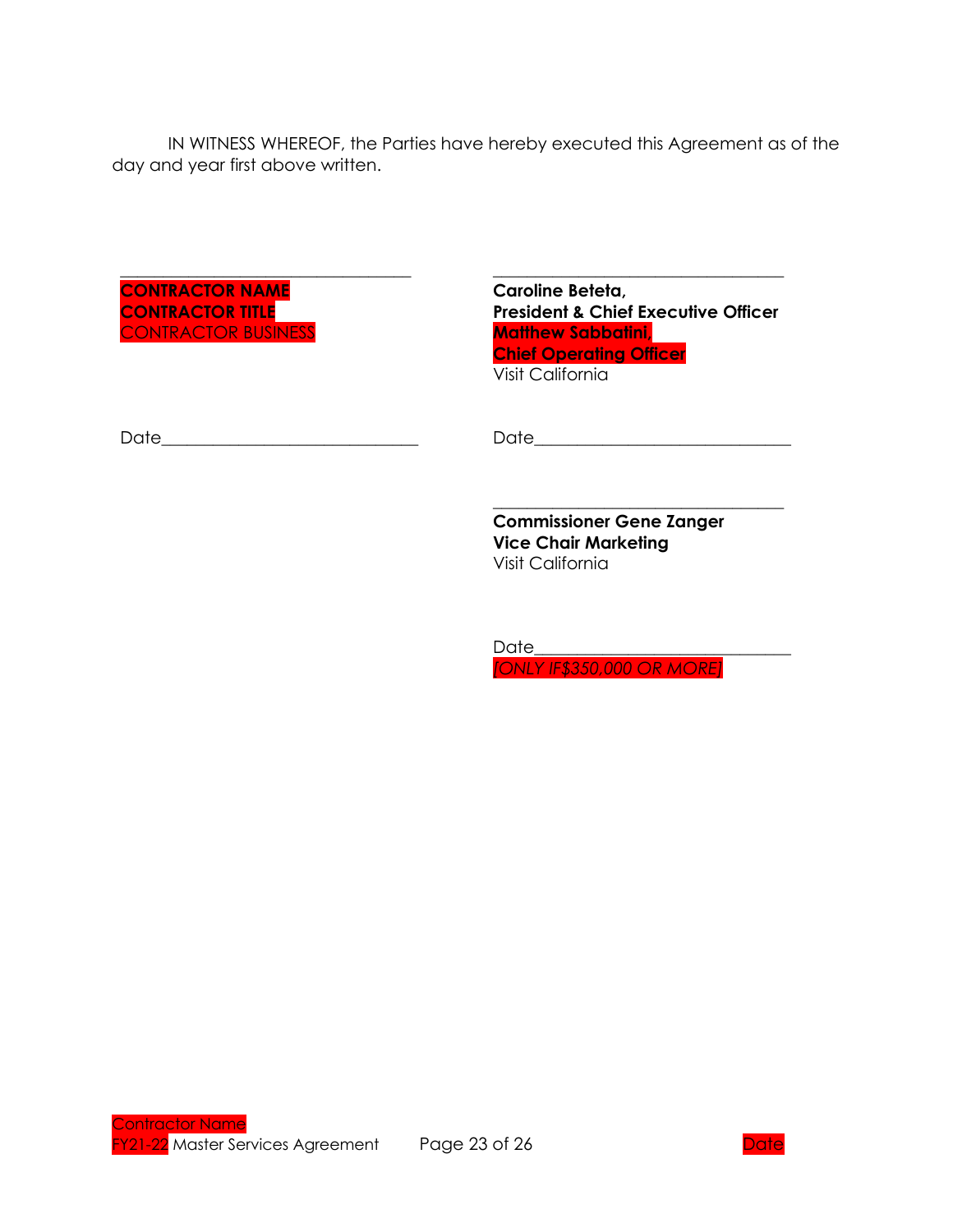### **EXHIBIT 1**

### **WORK STATEMENT #1 and BUDGET**

This Work Statement ("**SOW**") is between **the California Travel and Tourism Commission dba Visit California ("Visit California")** and **[** *insert contractor name* **]** ("**Contractor**").

Each party acknowledges that it has read this SOW, understands it, and agrees to be bound by its terms and conditions.

| <b>Contractor Representative Name</b><br><b>Contractor Company</b>  | <b>Caroline Beteta</b><br><b>President &amp; CEO</b><br>Visit California<br><b>Matthew Sabbatini</b><br><b>Chief Operating Officer</b><br><b>Visit California</b> |  |  |  |
|---------------------------------------------------------------------|-------------------------------------------------------------------------------------------------------------------------------------------------------------------|--|--|--|
|                                                                     |                                                                                                                                                                   |  |  |  |
|                                                                     | <b>Commissioner Gene Zanger</b><br><b>Vice Chair Marketing</b><br><b>Visit California</b>                                                                         |  |  |  |
|                                                                     | Date<br>[ONLY IF \$350,000 OR MORE]                                                                                                                               |  |  |  |
| <b>XXX</b><br>1. Vendor Name:                                       |                                                                                                                                                                   |  |  |  |
| <b>XXX</b><br>2. Project Name:                                      |                                                                                                                                                                   |  |  |  |
| <b>XXX</b><br><b>Project Timeline:</b><br>3.                        |                                                                                                                                                                   |  |  |  |
| 4. Detailed Scope of Work - Contractor Activities and Deliverables: |                                                                                                                                                                   |  |  |  |

<mark>e</mark> (PO00<mark>xxxx)</mark> WS#1 <mark>Project Name</mark> The Page 24 of 26 Date of 26 Date

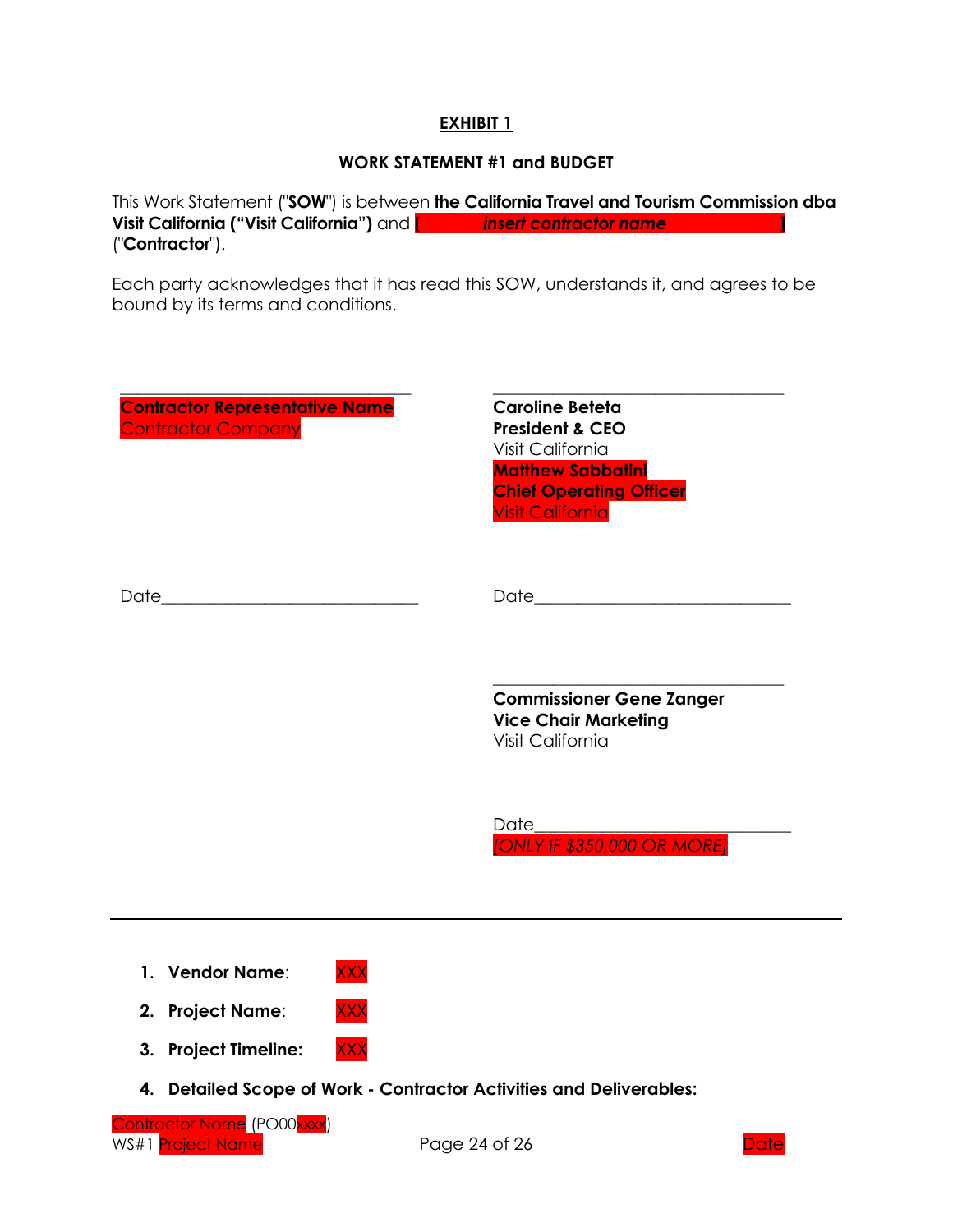XXX

- **5. Acceptance Process:** All deliverables shall be reviewed by Commission after which revisions may be requested. Once all revisions are completed, Commission shall provide verbal or written approval to Contractor.
- **6. Project Budget, Fees, and/or Expenses:**
	- The total expenditures under this Work Statement shall not exceed  $X$ .
	- Budget includes all travel and out of pocket expenses.
	- Any changes to Scope of Work, Deliverables, or Budget requires advance approval by Visit California project manager.

### **7. Invoicing and Terms of Payment:**

- Contractor shall invoice (insert invoicing terms).
- All invoices shall include contract number.
- Invoice must be sufficiently detailed and traceable to specific tasks within this Work Statement.
- All expenses submitted for reimbursement must be supported by itemized receipts and/or paid invoices.
- All travel expenses must adhere to Commission's Vendor Travel Policy.

Commission shall make payment as promptly as fiscal procedures permit, subject to the approval of the Contract Manager, and contingent upon satisfactory completion of the terms of the applicable contract agreement.

### **8. Project Managers:**

The following project managers shall be the principal point of contact for communications related the Project:

Commission: XXX



**9. Location of service(s):** Contractor's place of business and other locations as required.